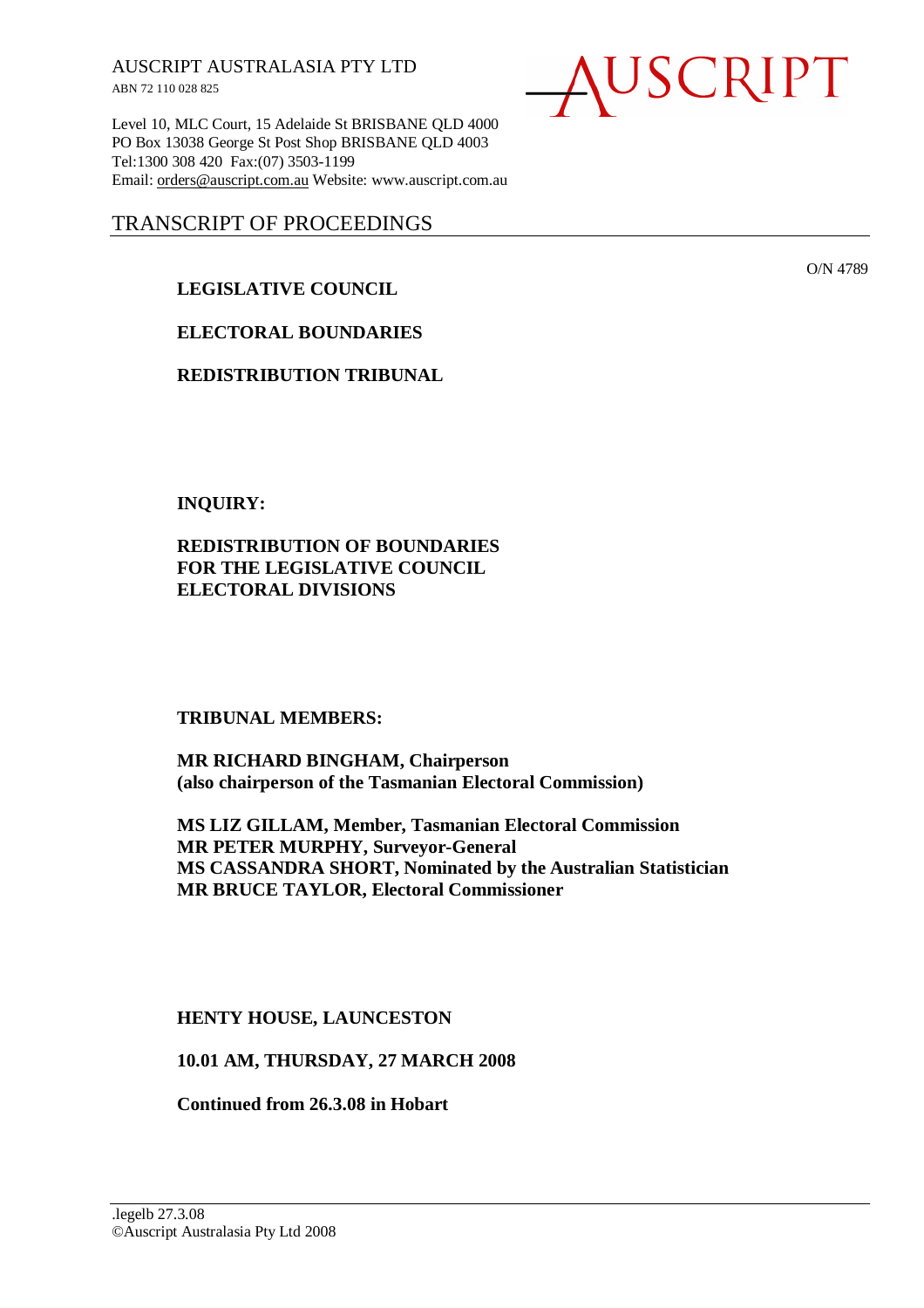THE CHAIRPERSON: Good morning. I'm formally on the record.

# **<THE HON KERRY FINCH MLC, CALLED**

5

MR FINCH: These microphones are all here just to make me feel comfortable, are they?

10 THE CHAIRPERSON: We were accused yesterday of looking like the Spanish Inquisition, so we hoped that the sort of, the more round-table approach would be a little less intimidating, so - - -

MR FINCH: Okay.

15

THE CHAIRPERSON: - - - I hope it's not too painful for any of us. Thanks very much for making the time to, (a) make the submission, and (b) come along this morning. We appreciate that.

20 MR FINCH: That's fine.

THE CHAIRPERSON: There are a couple of things I should run through, I guess, by way of background, just to you know where we're coming from. So far as the tribunal is concerned, we are a different body from the committee, and we're not

- 25 here to defend the original proposal. We're conducting this as an inquiry afresh, using the committee's proposal as the starting point, so we're not feeling committed in that sense to the committee's proposal. We're obviously not a court of law and there's an informal discussion, as I say, I hope not too intimidating.
- 30 MR FINCH: So I can tell fibs can I? That's good, not going to be sworn in, good.

THE CHAIRPERSON: You're not going to be sworn in, but if there are any documents you want to table, the Act does require us to get them verified by oath, so just bear that in mind, I suppose, if there's any documents that you want to table.

35

MR FINCH: I won't put them in now.

THE CHAIRPERSON: Also the – this is required to be a public hearing, but if there are matters that you want us to deal with in private, then you're quite free to 40 make that application. We can consider them. We are obviously recording the proceedings, and we're proposing to put the transcript on the internet, along with your original objection. I'll call it an objection, even though it's more by way of a comment or suggestion.

45 MR FINCH: Yes.

THE CHAIRPERSON: The formal terminology is objection. And what will happen is that we will listen to what you've got to say today. We'll take away those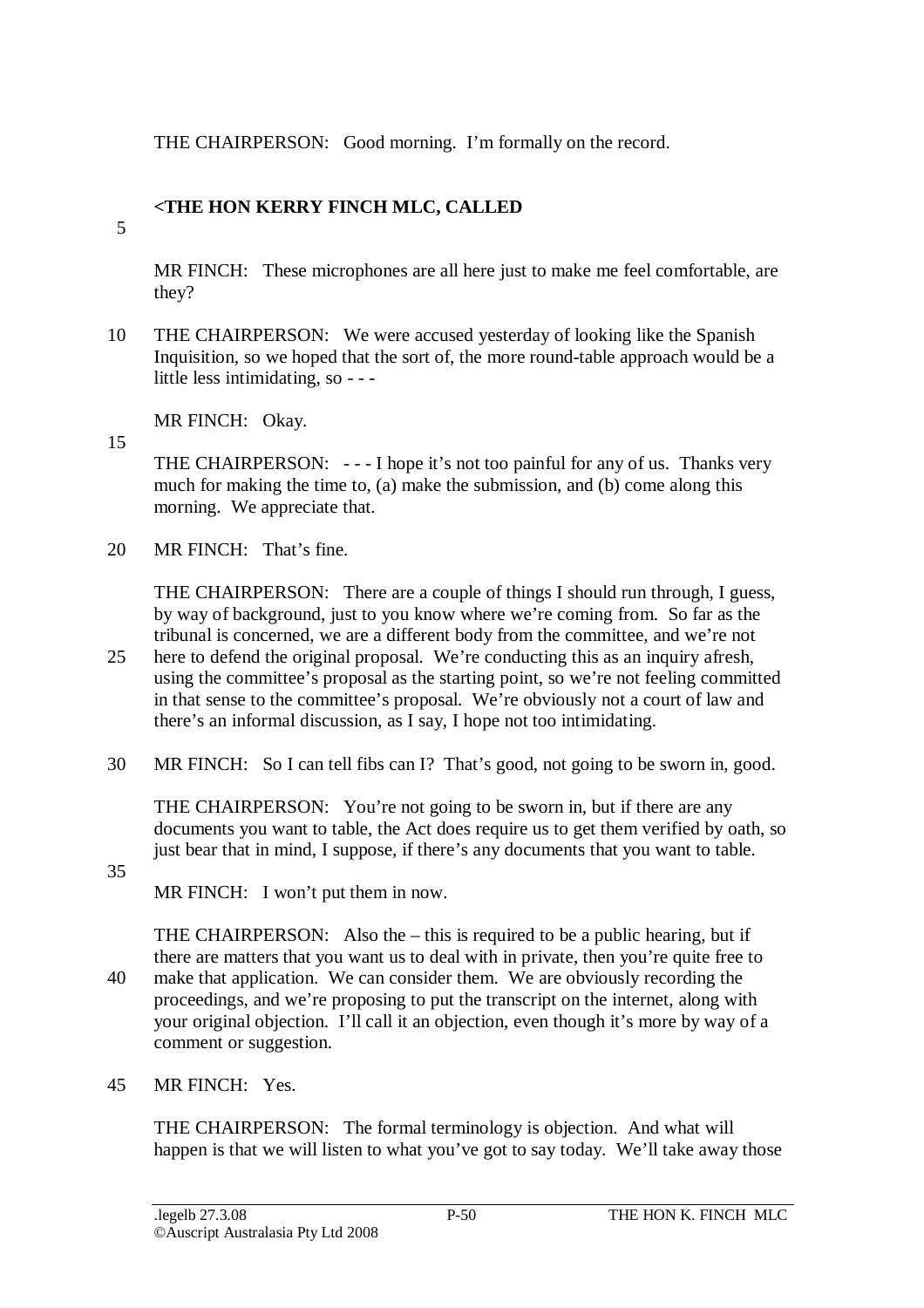things and publish a further proposal. We're aiming to do that by 12 April, on 12 April, but no firm commitment to that time, depending on how long it takes to work things out. And if that further proposal, if we believe it's significantly different from what has been published already by the committee, then we will invite further

- 5 objections and conduct another set of hearings and inquiries such as this. If we don't think it's significantly different, then we do have the power to make it a final determination and to publish it, and there's no appeal from it or anything like that. So is that all okay by way of background?
- 10 MR FINCH: Yes, that's fine, yes, thank you.

THE CHAIRPERSON: All right.

MR FINCH: You've got to go through that 10 or 12 times, have you? You should 15 have it recorded.

THE CHAIRPERSON: I'm starting to cross off a bit as we're going through,  $but - -$ 

20 MR FINCH: Okay.

THE CHAIRPERSON: But we're in your hands now. And if there's anything that you'd particularly like us to have regard to. Obviously we've seen the submission that you put in, but if you'd like to draw anything in particular to our attention, and 25 we'd like to have the right to question you about it as well.

MR FINCH: Okay. Look, my electorate is really synchronised, or most of the West Tamar municipality is contained in my electorate of Rosevears, except for a little bump that runs out around Frankford, which is in the Rowallan electorate. I found 30 with my dealings with people from the community, and as I head out that way, I sort of turn off at Glengarry and head in towards Winkleigh. Whereas just up the road is

- the location of Frankford, which I could quite easily cover in my electorate work, but I don't go there, because of our, you know, you don't want to be trespassing on your colleague's territory.
- 35

And you know, we're very mannered about the way that we deal with issues. In other words, if somebody from that area contacts me about something, well I will recommend that they go to the person who represents their electorate, or I'll call my colleague and say do you mind if I pursue this issue, because it might be a friend or

40 somebody that I know closely or somebody who chooses to work specifically with me.

So I found that over the years, I've been a member now for six years, and I've found that there is that situation where I know people in the Frankford area. One in

45 particular is a young weightlifter that I've been working with for now probably four or five years, in promoting her cause and supporting her as an athlete and finding her sponsors, that's just outside of my electorate work. She in fact flies out this morning. She's catching a plane to New Zealand to represent Australia at the Oceanic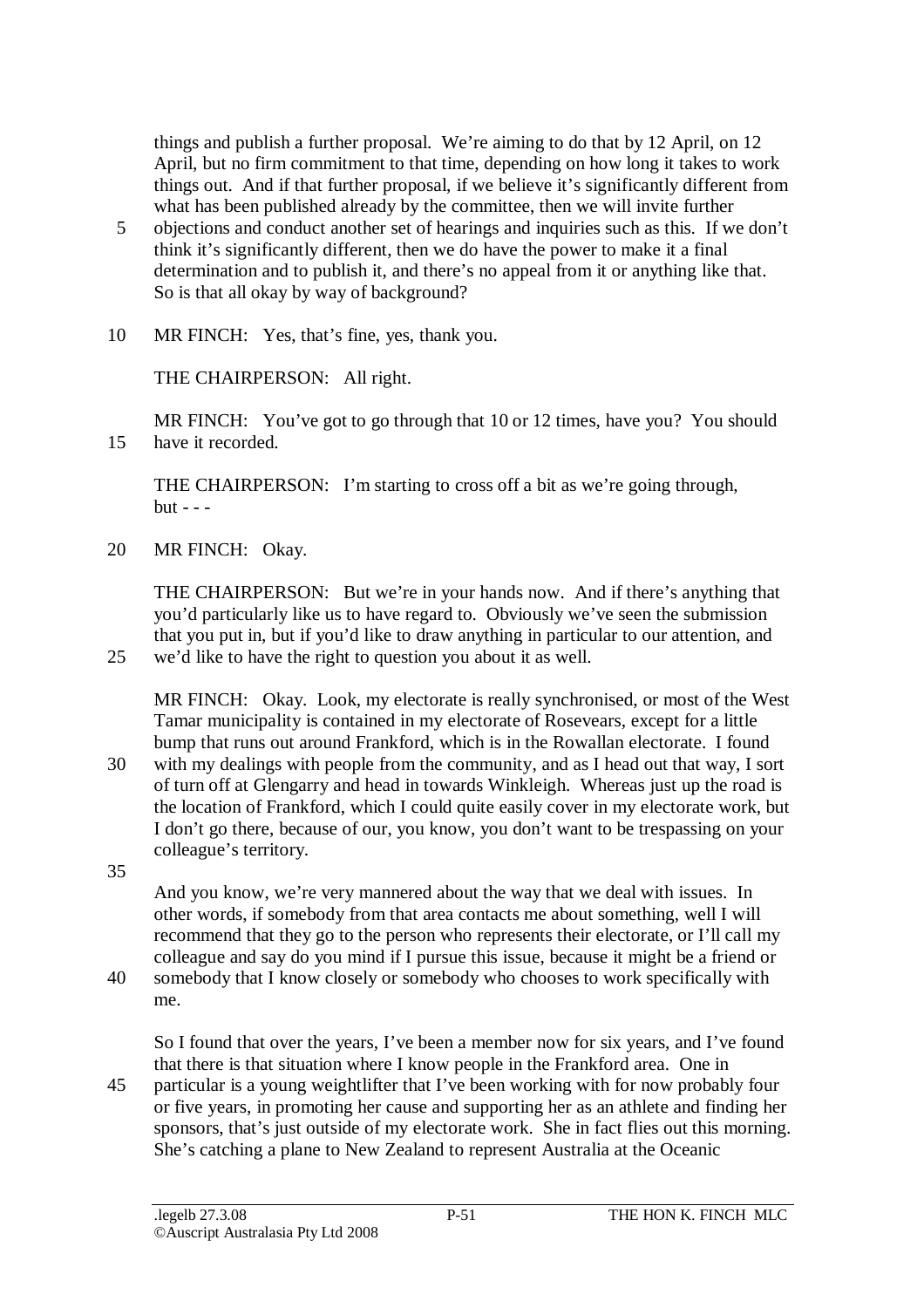championships. But she's from Frankford. You see, well, you know, in respect of an issue that developed for her, I had to be very low key on that because she was not actually in my electorate. But I made it quite clear to Greg Hall, the member for Rowallan, that I was working with her.

5

Probably another – and I'm just giving personal accounts here of people that I could have developed closer relationships with, one in particular is L. Rossiter, who does a lot of work with family care, with foster children, and there are a lot of issues there that he would like to discuss. I don't have a close relationship with him because he's

10 not in my electorate. There is a good contact there for me in respect of electorate matters, and that's, or would be if I was able to develop her as a confidante, and her name is Debbie Morris, and her and Stuart have got the Blue Barn café at Frankford, which is a, you know, that's where, it's like the local post office.

## 15 THE CHAIRPERSON: Yes.

MR FINCH: You know, all the information and all that goes on would be known to the people there at the Blue Barn café. Well, I don't develop that link, simply because it's in another electorate. Now, just to talk about the location, that is,

- 20 Frankford is on the Frankford Highway, which is the main tourism link, or one of the main tourism links between my electorate, Exeter and the Devonport terminal of TT Line. You see, so I try, whenever I'm discussing tourism, I try to encourage people to do the triangle.
- 25 So they might come down the Bass Highway into Launceston, but then, you know, I'm there promoting all the time, well, come back up through the Tamar Valley and head back out Exeter way on the Frankford Highway, which the Government, I don't think they appreciate me calling it a highway, they prefer to call it the Frankford Main Road, because then they don't have to, with it not being a highway, they don't 30 have to upgrade it to a standard, where it would be it could be used as a highway.

Well, ostensibly, you know, it is being used as a highway by heavy transport, by the locals, by tourists. Yet we have it at a road standard, which I've made many speeches in parliament about, and I think the Government is well aware of my 35 concerns in that area. So - - -

THE CHAIRPERSON: It's a little outside our scope of - - -

MR FINCH: Yes, yes, no, no, no, but I just say that that is an issue for me.

40

THE CHAIRPERSON: Yes.

MR FINCH: Because the Frankford Main Road starts in my electorate, in Exeter, and proceeds on out that way.

45

THE CHAIRPERSON: Sure.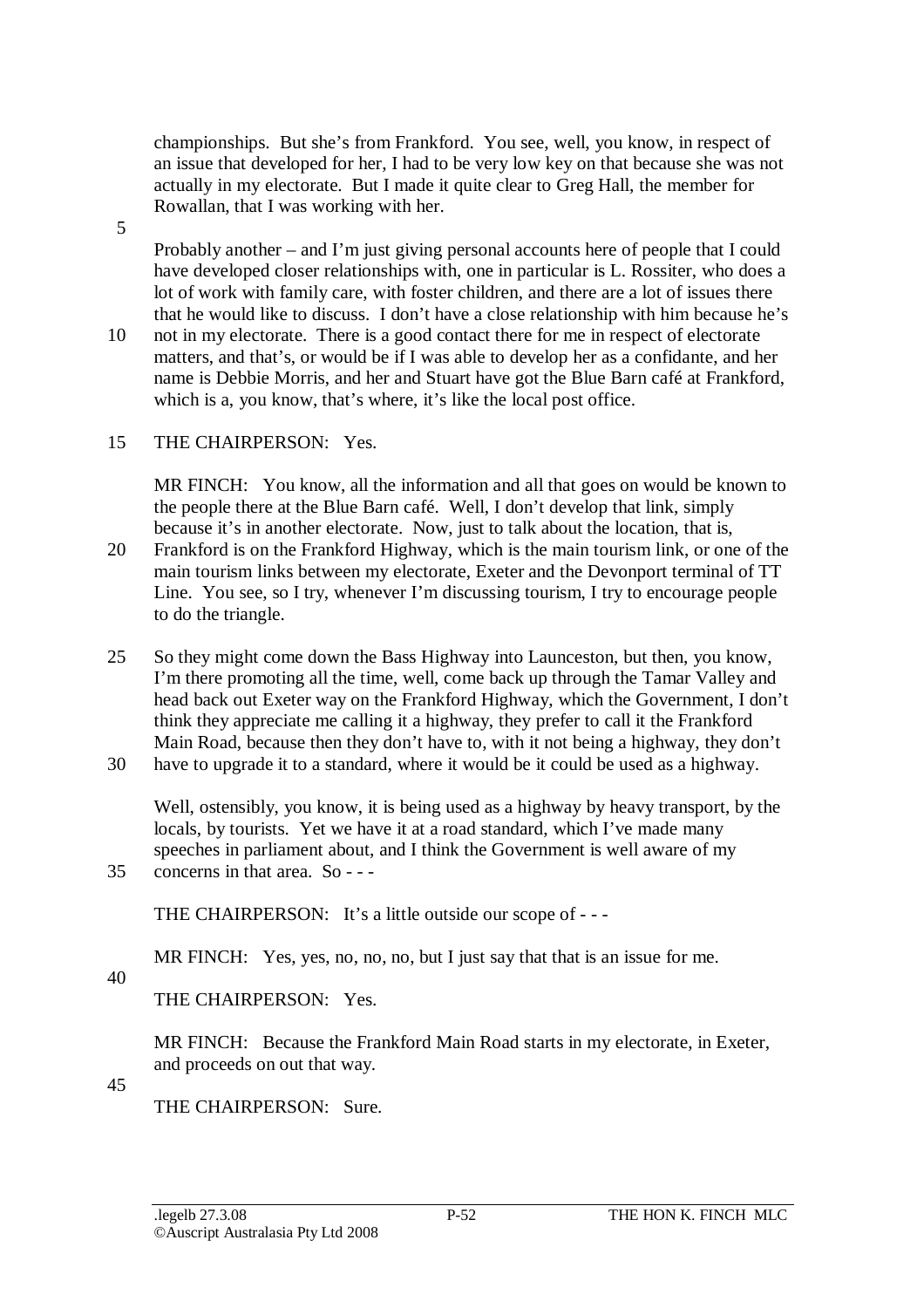MR FINCH: I don't know if you saw in the paper the other day, the front page, Frank Dibney, I think his name is, a landowner out there in the Rowallan Municipality, front page complaining about the accidents that he has on his section of the road, calling for upgrades. You see, well, I mean, I don't get involved in that

- 5 issue because it's not in my bailiwick, although I will say that I have a meeting tomorrow night. Because of this situation I phoned Debbie Morris and told her what I was intending to do.
- The only time she could arrange a meeting was actually tomorrow night. So it's of 10 no use to this particular tribunal. However I'll be going out there just to let them know what I've done in respect of you know, like, campaigning or making the suggestion that they become part of my electorate, but also take the opportunity to pick up on information about that issue of the Frankford Main Road, the Frankford Highway.

15

THE CHAIRPERSON: I see.

MR FINCH: So – and I feel that I could, of those 147-odd people that are there now, I think that I could quite easily embrace that community and I could make them 20 feel welcome to the Rosevears electorate, because I do work as I say, up to

Glengarry.

THE CHAIRPERSON: Yes.

- 25 MR FINCH: And people there do know that they're represented by me, but then there's that demarcation line, whereas I could quite easily develop those people and I think give them strong representation. This is no reflection on Greg Hall who is the member for Rowallan, but he has a vast electorate in comparison to mine.
- 30 THE CHAIRPERSON: Sure.

MR FINCH: My travelling times are much less than he has to deal with, so I would hope that there would be a sigh of relief from the member for Rowallan if in fact the tribunal decides to give me that patch of the West Tamar Municipality. Because I

- 35 think that I would, I am keen to service that area and to have it as part of my electorate of Rosevears. As I say, because the West Tamar Municipality, you know, they are dealing with the West Tamar Municipality, but a different Legislative Council member to the one that represents the rest of the West Tamar Municipality.
- 40 THE CHAIRPERSON: Yes, I was just going to ask you about that actually. There's two priorities that we have to apply in making decisions. One of them is making sure that numbers in the – each electorate are within 10 per cent of the average enrolment for all electorates. But the second and the most important in this context is community of interest. Frankford, as you say, is part of the West Tamar 45 council as is the remainder of the Rosevears electorate.

MR FINCH: Yes.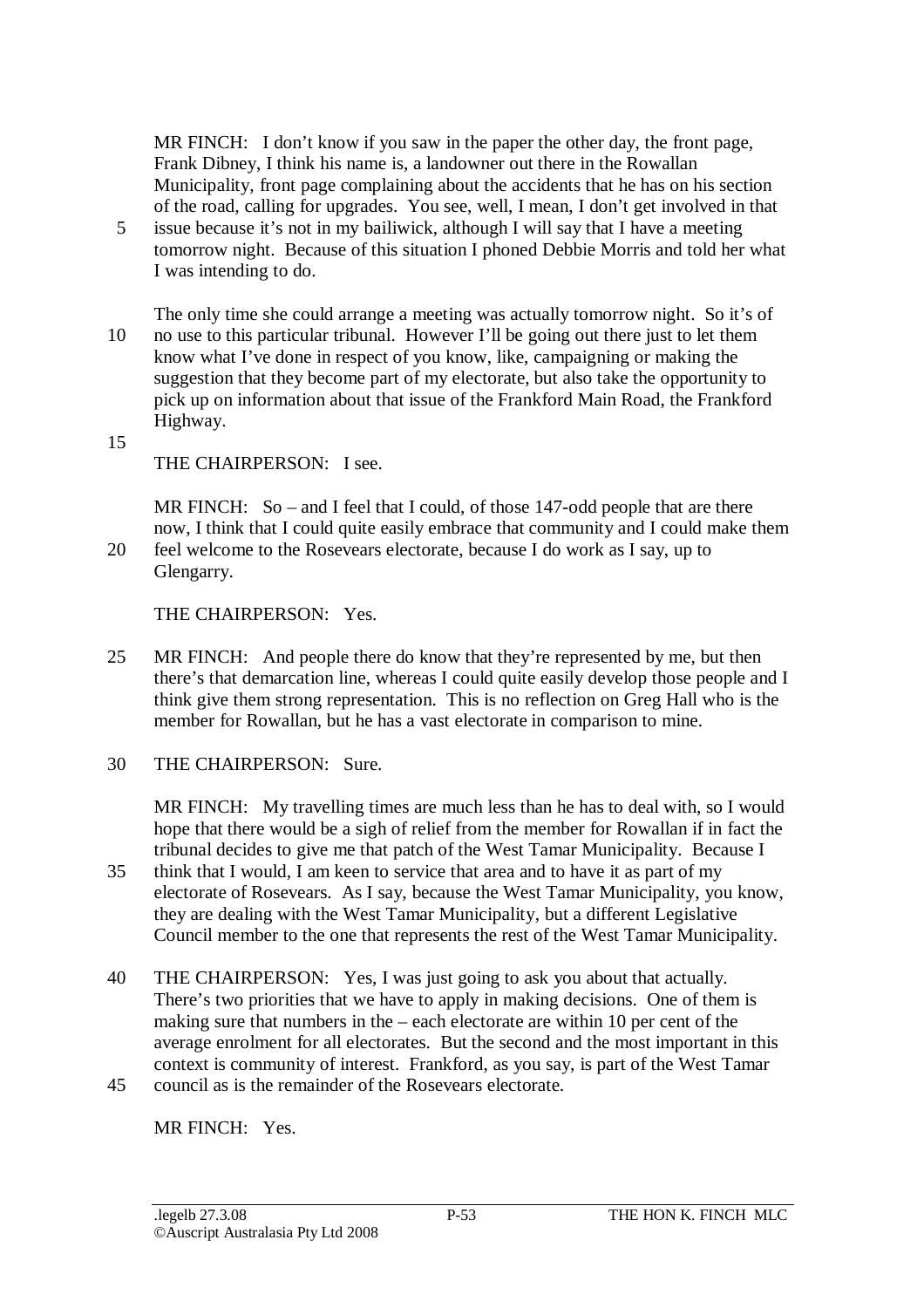THE CHAIRPERSON: But I would be interested in your comments about any possible community of interest there might be between Frankford and say, Birralee, and down towards Westbury, as opposed to the linkages that Frankford might have with Exeter.

5

MR FINCH: Well, I don't explore that. You know, because, simply because that's not my bailiwick. That's not my area. I don't go, I've not done, for this tribunal I've not done an investigation down there to see how they feel and what they're feeling, and how they would respond to me taking an interest in Frankford of having that as 10 part of my area.

THE CHAIRPERSON: Okay. MR FINCH: But certainly - - -

15

MS SHORT: But what about the people you mentioned to us earlier, you know, the people at the café and the weightlifter and so forth?

MR FINCH: Yes.

20

MS SHORT: Have you talked to them? Have they said, gee, I wish you were our member or you know, it's silly when we're in Rowallan when we're linked to West Tamar? Have they made those comments?

25 MR FINCH: No, I don't want to be presumptuous either. I mean I've not gone there campaigning - - -

MS SHORT: No.

- 30 MR FINCH: - for their support. I've merely made the suggestion that this is on and this is what I'm going to do. So I don't want to be, you know, politicking behind the scenes to say you know, well, come and give evidence, you know, and back me up on this. You know, it's my big grab for power. You know, so – do you know, so I haven't done investigative work to substantiate my case. I think it's fairly logical.
- 35 To me the argument is fairly logical. And just in talking to a friend out there, well, yes, she seemed to think that it would be a good idea - - -

MS SHORT: All right, okay.

40 MR FINCH: - - - if that were the case.

THE CHAIRPERSON: All right. You appreciate from our point of view, as I say, there must be a reason as to why the Frankford area is in Rowallan at the present time - - -

45

MR FINCH: Yes.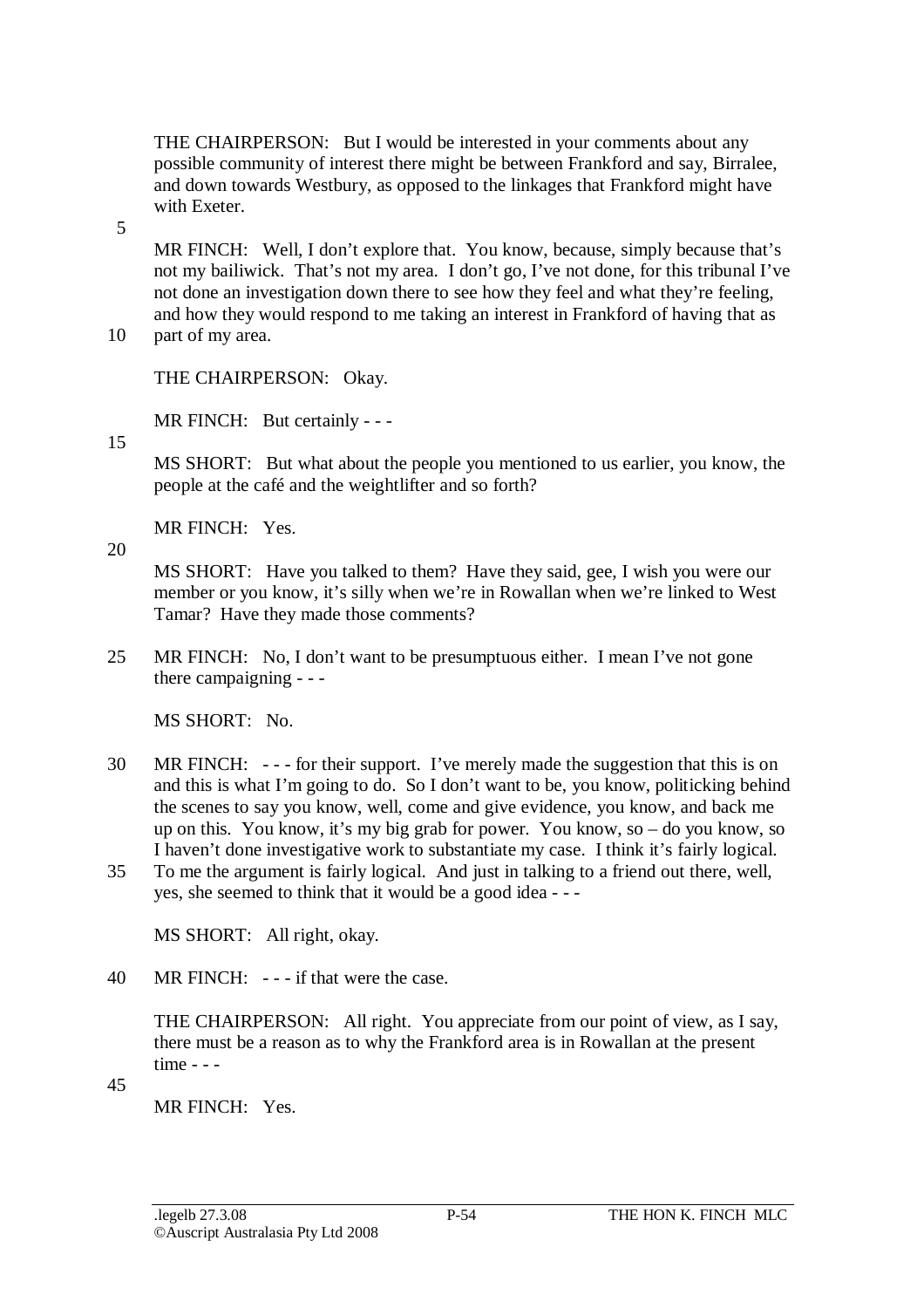THE CHAIRPERSON: - - - and if we try to delve into things and discover why that decision was made in the first place - - -

MR FINCH: Yes.

THE CHAIRPERSON: - - - it may be that the reasons are no longer applicable, and the community of interest that operates is much closer between Frankford and Exeter, as you're saying it is, then anything that ties it to the Rowallan electorate - - -

10

5

MR FINCH: Yes. What I intend to – but if that does become of my area, part of my electorate, well, then it's up to me, you know, even probably tomorrow night I'll be finding out a little bit more about the issues that concern the people of Frankford and those transport issues, and then I'll start to embrace the Birralee – Westbury links 15 back in through Frankford and what that sort of means to the traffic volumes and the

way people live in that area, and the issues that they have.

MR TAYLOR: Without you treading on any toes, though, politically, you've proposed that these groups of people move into your electorate. You must have 20 some belief that they are associated with your electorate and perhaps have some view as to whether they're more associated with West Tamar than for example, Westbury, Deloraine, Latrobe, which are in Rowallan.

MR FINCH: Yes. In the location they're in though, they would probably live their 25 lives dealing with all those centres. So they'd come in and do some business in at Exeter or into Launceston. They would go out to Deloraine if there are things there that they need. They'd go up to Devonport. Because they're in that strategic location where they can really head in every direction, so – and they're sort of isolated, to a certain extent. They're out there on their own. And I think that that's

30 why, that to me, I mean, I think that in my own way I could make them feel a bit more connected to the West Tamar Municipality, simply because I will take an interest, and I – if this is granted, I'll certainly let everybody in Frankford know that I'm their representative, and that if they have issues of a Legislative Council nature, that I'm the person that they should contact.

35

I think, as I say, I don't want to, you know, you can't cover all the nooks and crannies of your electorate. But I certainly can do it more so than perhaps Greg, because you know, the member for Rowallan has got this huge area and he's been granted some more area to cover and explore and to find out about. So you know,

40 he's got work cut out now to embrace the new areas that he has been given. So - - -

THE CHAIRPERSON: Well, he hasn't yet.

MR FINCH: No, yes, yes.

45

THE CHAIRPERSON: But he might, that he might be given.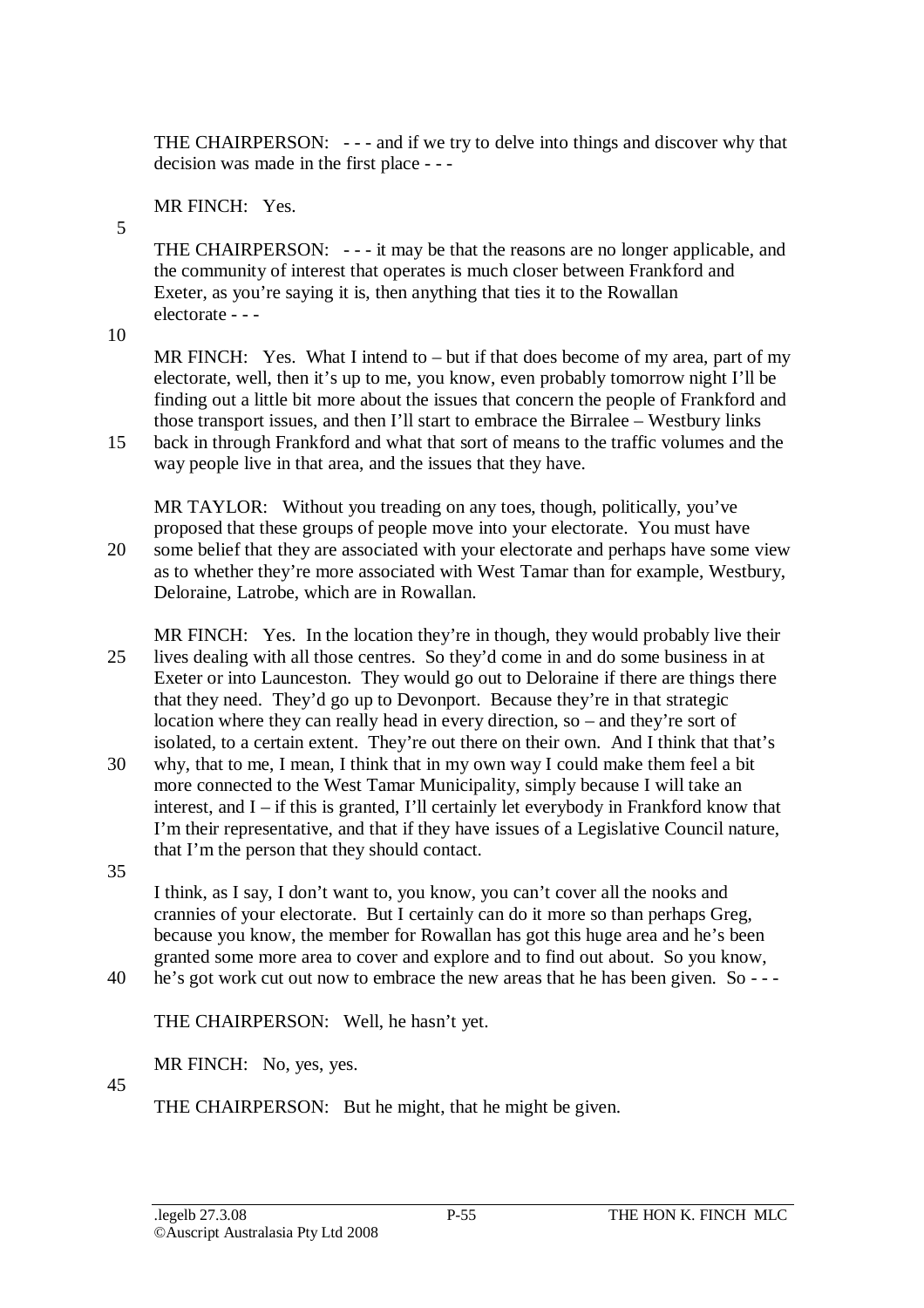MR FINCH: Yes. So you know, I don't want to be presumptuous, but yes, you know, as I say, I feel it's pretty logical. But I feel that I would work, I would be able to connect with those people quite easily. And I think that they could connect with me. I don't think they're – you know, they're saying, suggesting that, no, we - like

5 Greg is always here, always at the fair, you know, is able to come here and know what we're doing. I don't think that would be the case.

THE CHAIRPERSON: Okay.

10 MR FINCH: And I think I'd be able to focus in a lot more on the people of Frankford.

THE CHAIRPERSON: Well, just so you're clear about what is in our minds at the moment, as I said, there are two priorities that we need to consider in making our

- 15 further proposal. The first of them is the numbers in the electorates and the numbers that we're talking about, 147 people, are not so large as they are going to make a significant difference one way or another. So from our perspective it comes back to the issue of community of interest, and whether Frankford is more, has a greater community of interest with the balance of the Rosevears electorate, or whether those
- 20 ties are closer to the balance of Rowallan. So things like schools in the area, where people send their children to school.

MR FINCH: They go to Exeter.

25 THE CHAIRPERSON: They all go to Exeter?

MR FINCH: Well, not so – I don't know.

THE CHAIRPERSON: Yes, but the expectation - - -

30

MR FINCH: But generally I meet people from Frankford with their children at the Exeter High School presentations and the Exeter Primary School presentations.

THE CHAIRPERSON: That would be my expectation that that's where they would 35 go.

MR FINCH: Yes.

THE CHAIRPERSON: And similarly things like sporting teams, if people are 40 participating in sport they would tend to head towards the Tamar rather than towards Deloraine for that. Would that be fair comment?

MR FINCH: I don't know. I don't know specifically. I don't know, only Jenna, who comes in to Launceston for her weightlifting. But you would generally go

45 where your opportunities are, you know, as a sports person. If you're playing cricket and Exeter make an approach to you, that's where you might go. But if Devonport say, look, we're just up the road, you know, we've spotted this young bloke or young girl, you know, come up and do your sport at Devonport. That's what I say, they're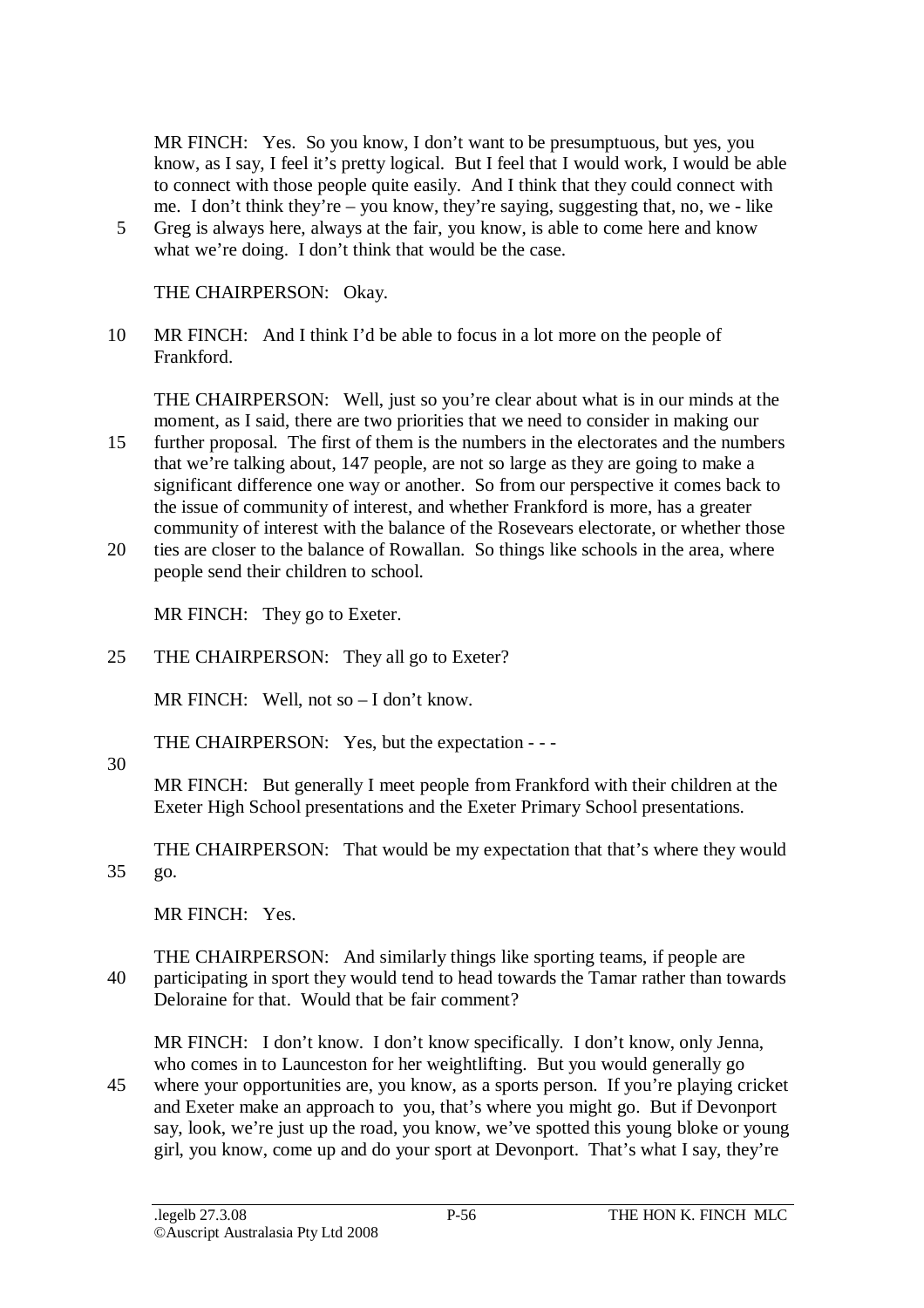in the position where they can really – because they've got travelling and distance whatever they do, I mean, there's not much difference going to Exeter, going to Devonport, going to Deloraine, going to Westbury - - -

5 THE CHAIRPERSON: Sure.

MR FINCH: --- for their activities.

THE CHAIRPERSON: And the other which I think is very relevant is the fact that 10 the area is actually in West Tamar Municipality.

MR FINCH: Yes.

THE CHAIRPERSON: That indicates a fair tie, doesn't it?

15

MR FINCH: Yes. It gives us that link. And the numbers still – it was interesting a few years ago I noticed that there was a diminution in Rowallan, in respect of numbers. But I believe that's not the case now, that numbers are in fact building up in Rowallan.

20

THE CHAIRPERSON: Well - - -

MR FINCH: But at one stage, you know we get that report from the Electoral Commission that gives you a feedback on the numbers. And probably about three

25 years ago, three or fours years ago I noticed that there was a, you know, probably about 170-odd less people in Rowallan from the previous estimate that was done.

THE CHAIRPERSON: Mr Type may have some information on that.

30 MR TYPE: Rowallan started out very low following the 1998-99 redistribution. It was about almost minus nine per cent, and has come up to about minus six per cent over the life of that redistribution.

MR FINCH: Yes.

35

MR TYPE: So it was set low and has in fact recorded quite a reasonable rate of increase.

MR FINCH: Well, that annoys me to a certain extent because I was going to blame 40 the member for Rowallan for actually causing the diminution in the numbers.  $However - -$ 

MR TYPE: The numbers have actually improved during the life of the redistribution.

45

MR FINCH: Damn.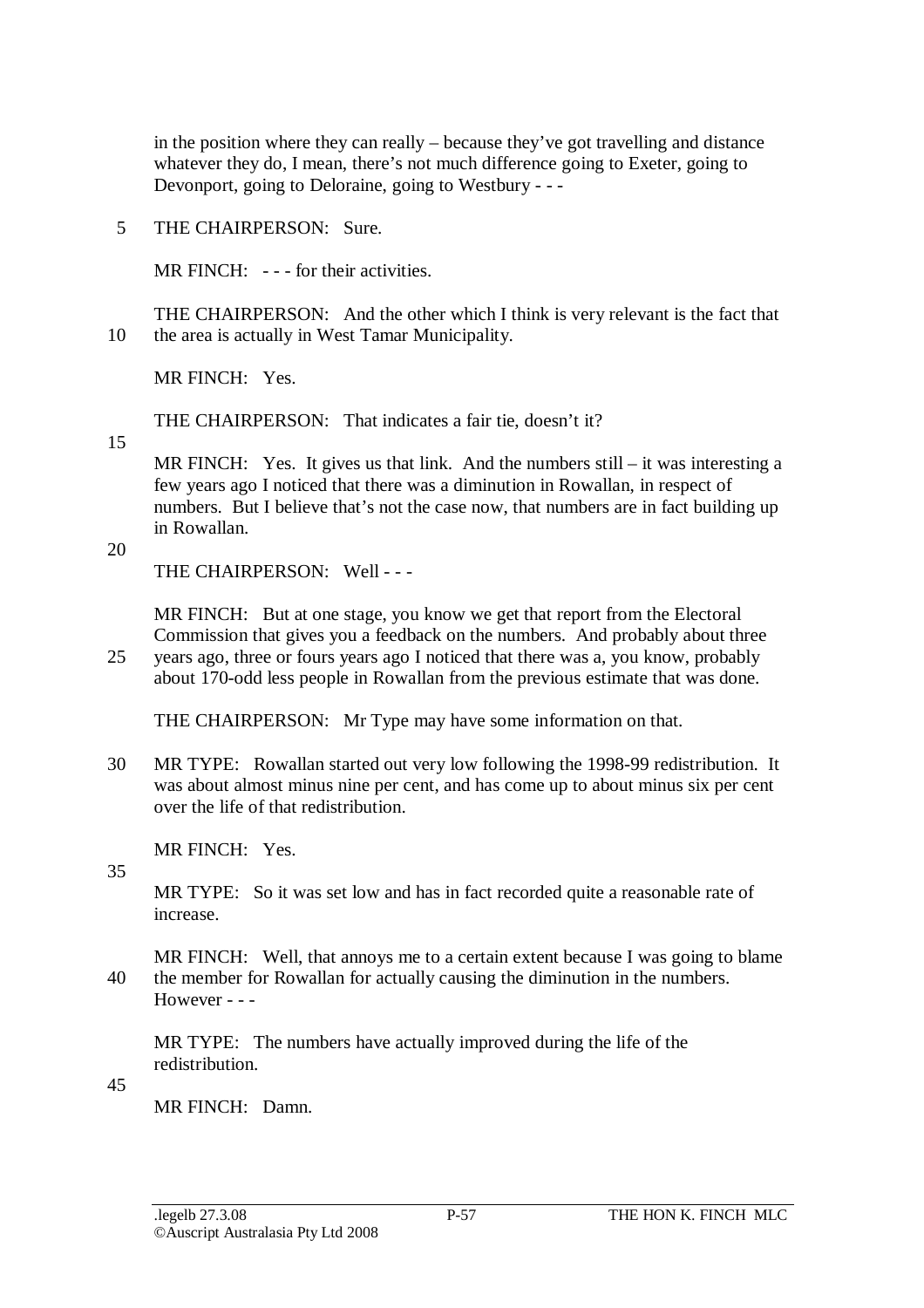THE CHAIRPERSON: In fact under the proposal it goes, as Julian said, from something just over six per cent deviation from the average to  $-$  if the proposal were adopted  $-$  it would go to just under five per cent of the  $-$ 

5 MR FINCH: This is with the inclusion of those areas from the southern part of his electorate?

THE CHAIRPERSON: Yes.

10 MR FINCH: Yes, okay.

THE CHAIRPERSON: And that's in 2012, based on the projections, in 2012, so the intention being to try and get the numbers in Rowallan closer to the average division of enrolment.

15

MR FINCH: Okay, okay. So, you know, I don't think it makes much difference to my electorate, does it, 170 or – the projected 147.

THE CHAIRPERSON: No, well, as I say, the numbers in that particular enclave, if 20 I can call it that, are so small that they are not really going to be significant and, from our perspective the major issue is the community of interest - - -

MR FINCH: Okay.

25 THE CHAIRPERSON: Good, okay. Any of my fellow tribunal members got any other questions for Mr Finch about this? No?

MR TAYLOR: No.

30 THE CHAIRPERSON: Is there anything else that you wanted to let us know?

MR FINCH: No, no. Only that, as I say, I'm having a meeting tomorrow night with the people out there and I'm intending to stand again for the seat of Rosevears. At this stage I have nobody else contesting, that I know of, although the nominations

- 35 haven't opened yet, so I haven't heard of anybody. So I'm growing more and more confident that I'll be the member for the next six years and I feel that I will include – if this is granted, that I will include Frankford in my electorate work and I'll embrace that community strongly and I'll keep a strong link particularly to that – the Blue Barn Café, so that if there are issues out that way that are of a State matter that
- 40 they'll have an understanding that I'm their person and I'm their representative.

THE CHAIRPERSON: Okay. But you would appreciate that even if we do make a recommendation for this area to be adjoined to Rosevears that doesn't take effect for the forthcoming election.

45

MR FINCH: No, no, no, and that's fine, that's not an issue. I won't be campaigning there.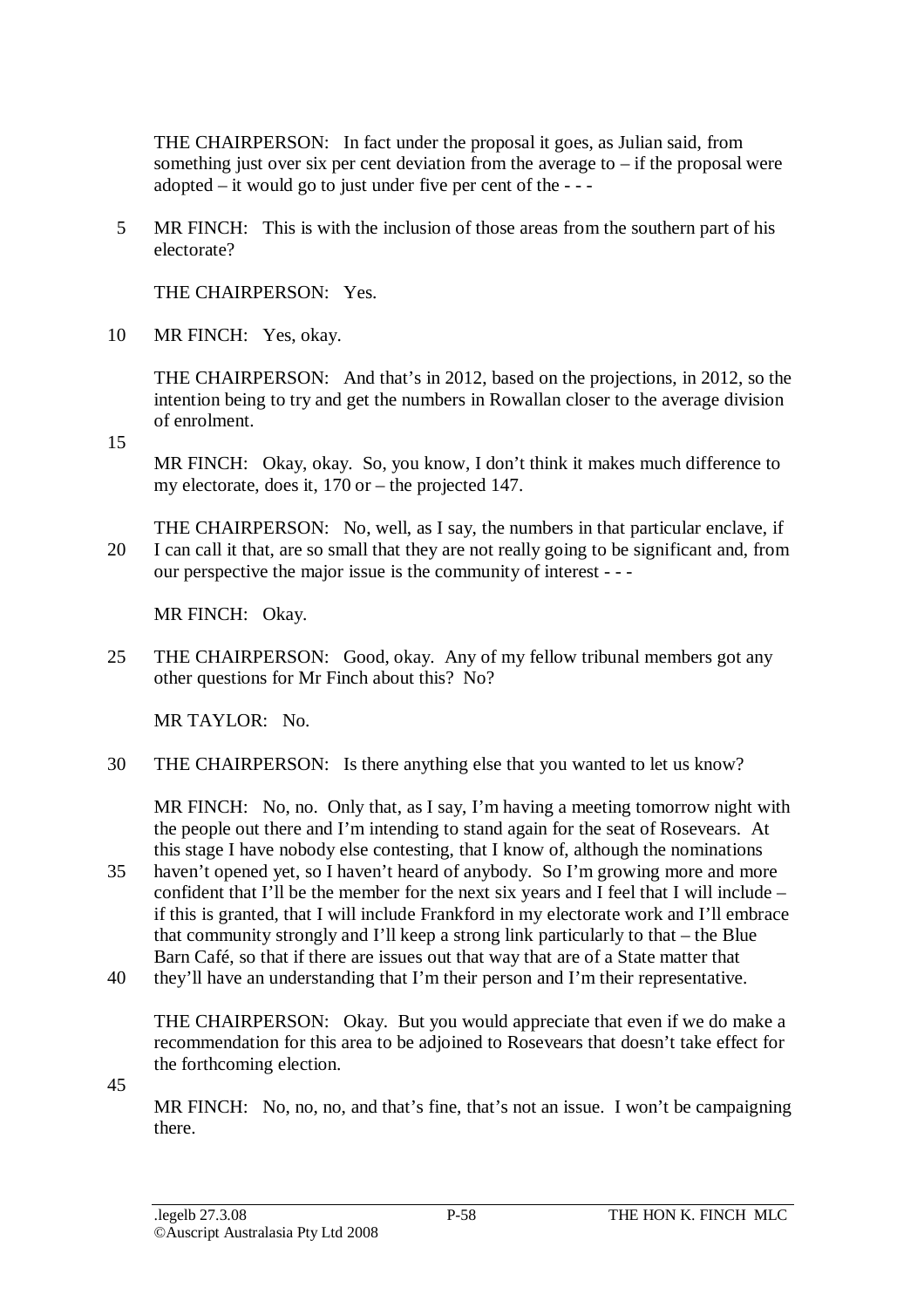THE CHAIRPERSON: Okay. Can I ask you one other issue that doesn't relate to this Frankford thing, but you will be aware that there have been a number of submissions made to us regarding the name of the adjoining electorate of yours of Paterson - - -

5

MR FINCH: Yes.

THE CHAIRPERSON: - - - that the name ought to revert to Launceston, do you have a view about that?

10

MR FINCH: I've heard the argument and it is a sound argument, I believe, and I think that for the city – the two cities, of Hobart and Launceston, to not have an electorate named after them when in fact you are searching for that name that signifies the area and the location, I mean it's fairly obvious to me that it should –

- 15 Launceston is the city here, it's the hub of the district is really Launceston and the city itself and similarly with Hobart. I think it's not so much about, you know, the Margaret Street sewer or you know, or that sort of thing that typifies what the area is about. Paterson, to me, it – no, it doesn't resonate as being the location, Launceston does. You know the location. Paterson could be anywhere that Paterson went during
- 20 his time here.

THE CHAIRPERSON: Sure.

MR FINCH: Is Paterson only synonymous with Launceston? I'm not sure it is.

25

MR MURPHY: Well, I think the former tribunal named it after Paterson Street.

MR FINCH: Well, I rest my case. You know, I mean, you know, well Margaret Street sewer, you know. I mean, you know, you are looking for something to hang 30 your hat on and I think the Paterson name just doesn't resonate with me - - -

THE CHAIRPERSON: No, but if I could - - -

MR FINCH: --- to give you some idea of where it is.

35

THE CHAIRPERSON: Okay. Can I put it in a slightly different way? No doubt that many of your electors consider themselves to be residents of Launceston and describe themselves as residents of Launceston. If there were to be another electorate named Launceston, the people who consider themselves to be residents of

40 Launceston in that greater sense would be still enrolled as electors in the electorate of Rosevears, is that a problem for you, do you think that would be something that your electors would have difficulty with?

MR FINCH: No.

45

THE CHAIRPERSON: Okay.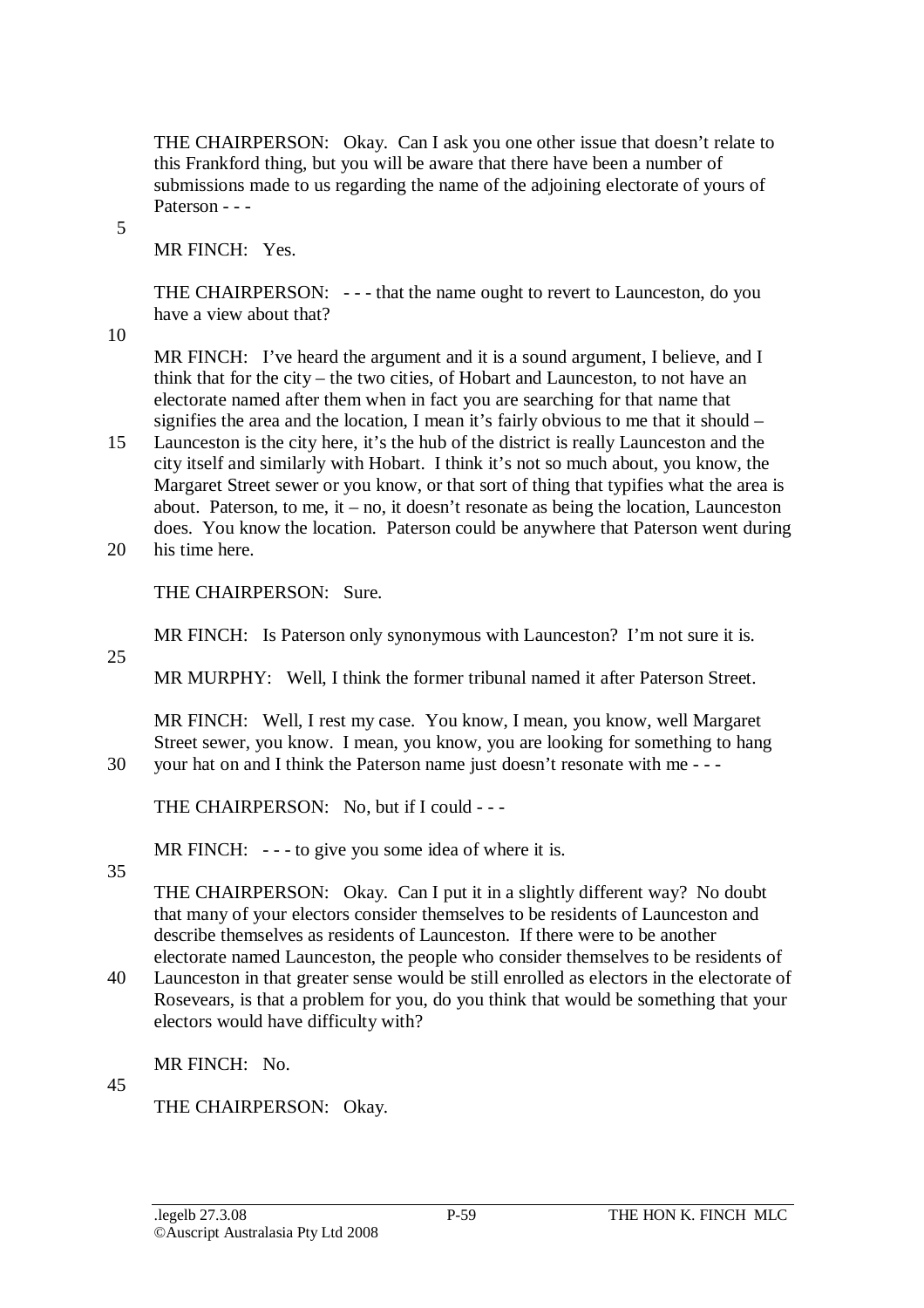MR FINCH: Because we have an understanding amongst ourselves that we don't encroach – I talked about the courtesy of not dealing with other people's constituents if we are able to avoid it, unless they specifically want to deal with you as a friend or as somebody that they know, so it is always the courtesy as always to say, "Look,

- 5 you are not in my electorate, this is your representative, this is the person that you should speak to," and then we are happy to take on that – so let's say somebody in West Launceston, Summerhill, Riverside, those sort of areas, because I've already campaigned for the seat of Rosevears and that was the first time that the area had been campaigned in under that name, I campaigned very strongly in the southern
- 10 suburbs. In fact I won every area in this southern area of my electorate.

I think they have an understanding that their Legislative Council seat is Rosevears. But if there is any confusion by people who are new to the area, or people the first time they are embracing the issue of a state matter and need to come to a legislative

- 15 councillor, we soon check. I always check, where do you live, which street are you in, which side of the street are you on, so that I make sure that they are a member of my electorate or an elector before I embrace that issue. I let them know that their representative is actually somebody else, would you prefer – you know, they would be happy to take on your issue and they will represent you, come back to me if you
- 20 are not satisfied or if you want you can stay with me if you want to keep dealing with me. So it's that courtesy that we deal with each other, so I don't think there would be the confusion.

THE CHAIRPERSON: Okay.

25

MR MURPHY: I think – there isn't perhaps the other confusion, the potential 8000 Launceston rate payers in your electorate at the moment, thinking that the new member for Launceston might be their member?

30 MR FINCH: No, no. I think it all depends how well the Electoral Commission communicate that change to people. I think it's a matter of communication in respect of saying, "The name change has taken place," then a map showing, this is the area of Launceston, then highlighting this is Rosevears, this is Windermere - again, it is an opportunity to promote those that are still relatively new electorates and to show 35 where the boundaries are.

THE CHAIRPERSON: Sure.

- MR FINCH: And I think that with proper, you know, public relations and 40 advertising, you know, I think we can get the message through to people, but as I say the back up is always that we certainly let people – we want to know their location, where they're from, to make sure that we're not dealing with our colleagues constituents, so we cover off on that.
- 45 THE CHAIRPERSON: Good. Thank you very much.

MR FINCH: Okay.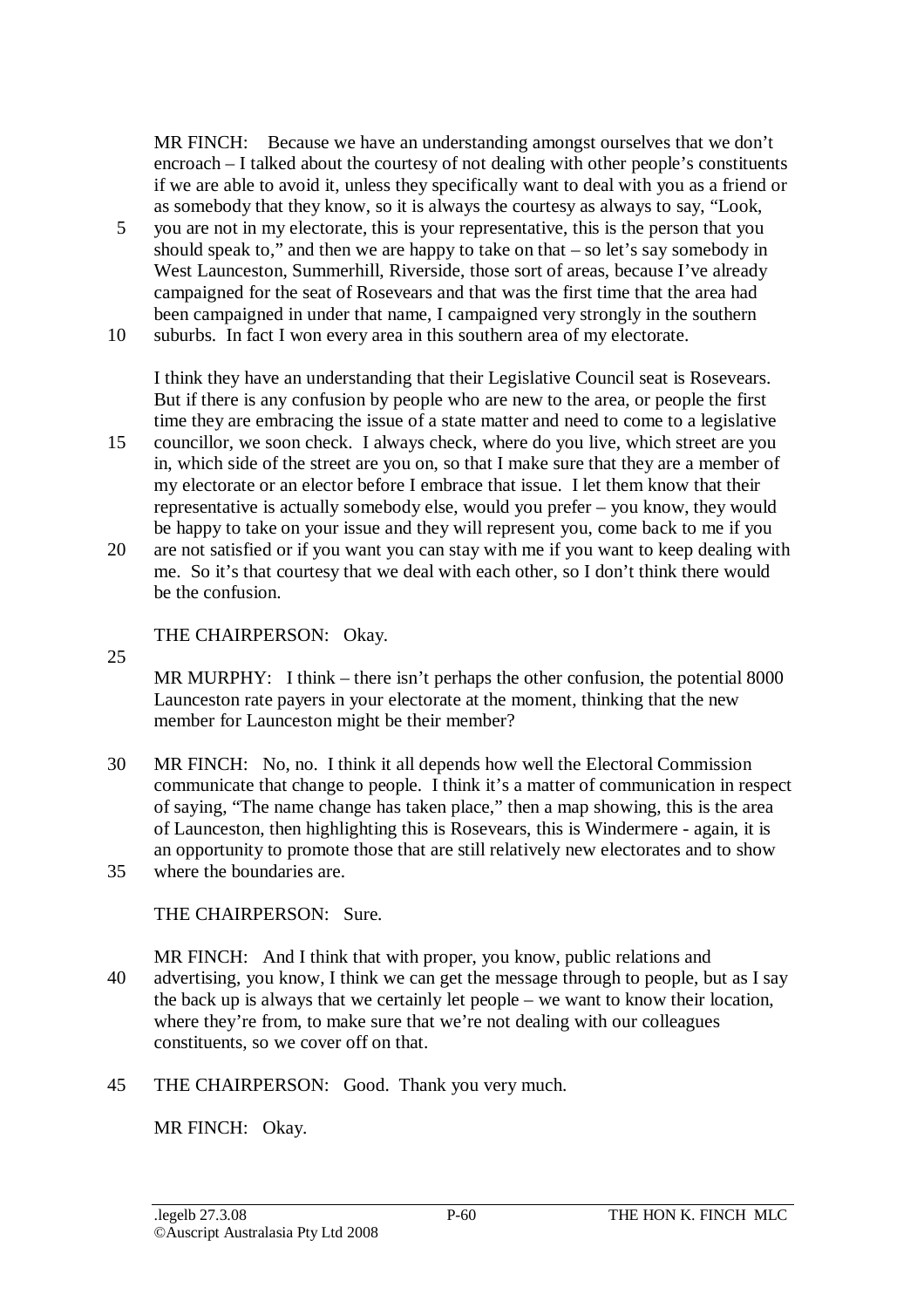THE CHAIRPERSON: Thank you. Is there anything else? MS SHORT: No.

5 THE CHAIRPERSON: No. Great, we can let you go. Thank you very much. MR FINCH: Thank you for the opportunity.

### 10 **<THE WITNESS WITHDREW**

### **ADJOURNED [10.28 am]**

15

**RESUMED** [10:32 am]

THE CHAIRPERSON: Well, we will get under way.

### 20

## **<THE HON GREG HALL MLC, CALLED**

25 MR HALL: Okay.

THE CHAIRPERSON: Welcome along, Mr Hall.

MR HALL: Yes, thank you, Richard, thank you very much.

#### 30

THE CHAIRPERSON: I'll just run through some preliminaries so we are singing from the same hymn sheet in terms of what we're on about and so on.

MR HALL: Yes.

35

THE CHAIRPERSON: Just so far as the process to this point is concerned, the point that I'd emphasise is that the committee's proposal is something which was proposed by the committee and this is a tribunal, it's a different body.

40 MR HALL: Right.

THE CHAIRPERSON: So we are not here to defend the committee's proposal, we are here to hear what people think about the committee's proposal and then bring an independent judgment to that.

45

MR HALL: Yes, yes.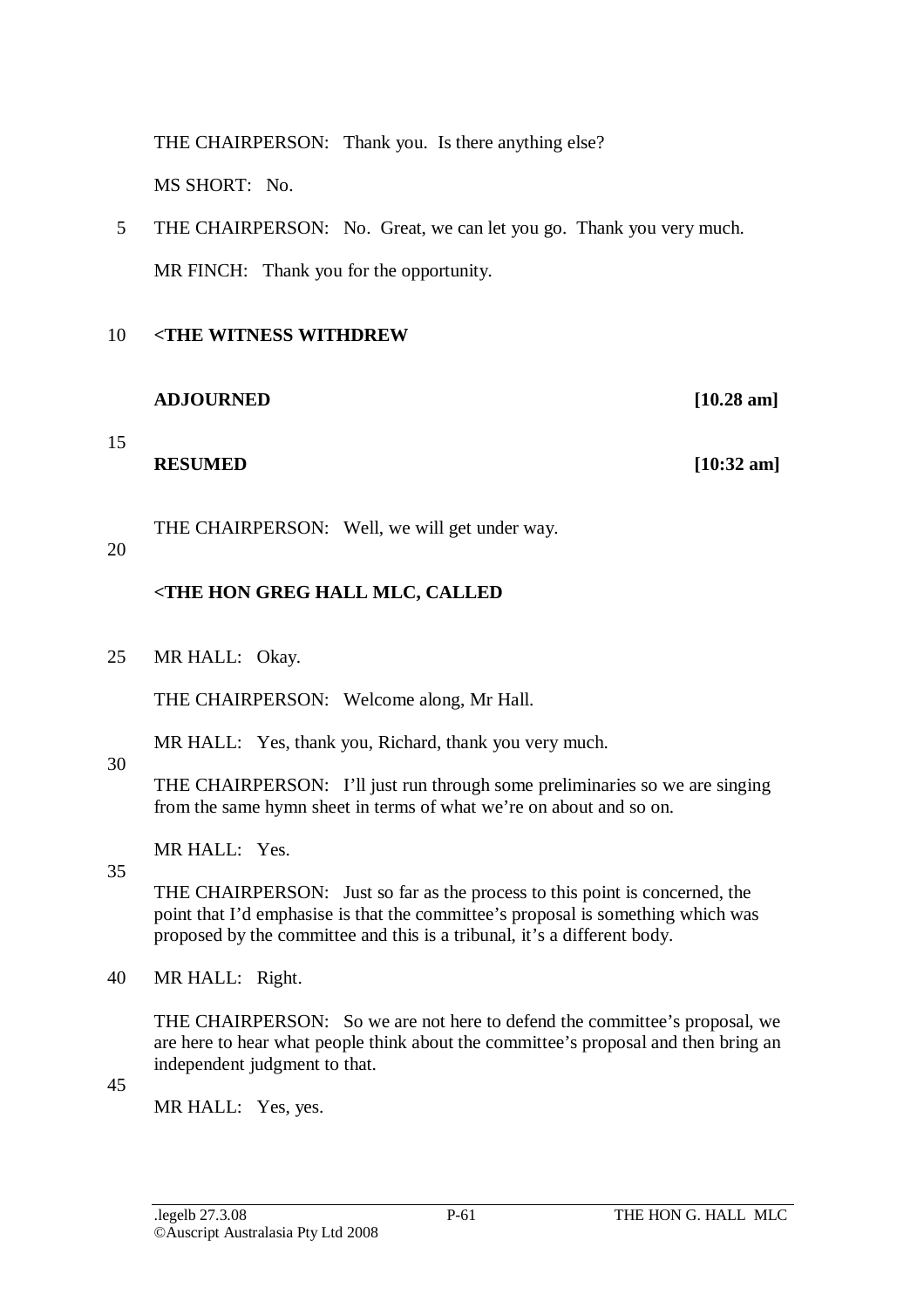THE CHAIRPERSON: We are recording the proceedings and it's our intention, with your consent, to put the transcript on the internet along with your original submission. Is that okay from your point of view

5 MR HALL: That's fine, yes.

THE CHAIRPERSON: Okay. And I should also let you know that our friend from the ABC here is also potentially recording some part of the proceeding.

10 MR HALL: Yes, okay, yes, yes.

THE CHAIRPERSON: So far as the procedure today is concerned we would like to keep it as informal as possible, it's not a court of law, we won't be swearing people  $in - -$ 

15

MR HALL: Right.

THE CHAIRPERSON: - - - but the Act does require that if there's any documents that you want to table that we need to get those verified by oath, so - - -

20

MR HALL: Yes.

THE CHAIRPERSON: - - - if there's any written statements that you want to leave us with. Also, whilst it's a public inquiry there's a capacity for anything that you 25 want to tell us in private for us to consider an application from you for the thing to be

heard in private if you want to do that.

MR HALL: Yes.

- 30 THE CHAIRPERSON: So far as the process from here is concerned we will be publishing a further redistribution proposal. We currently aim to do that on 12 April, although we reserve the right to vary that date if it takes us longer to work through the details of what people tell us and so on. If we believe that that further proposal is significantly different from the committee's proposal then there will be an
- 35 opportunity for further objections and another round of hearings and inquiries, such as we are having now.

MR HALL: Yes.

- 40 THE CHAIRPERSON: But we also have the right to say that if we believe that it is not significantly different from the committee's proposal for that – for us to publish a final determination after that and that becomes the new set of boundaries, there is no further appeal. So you are aware about those possible consequences, I guess.
- 45 MR HALL: Yes, yes.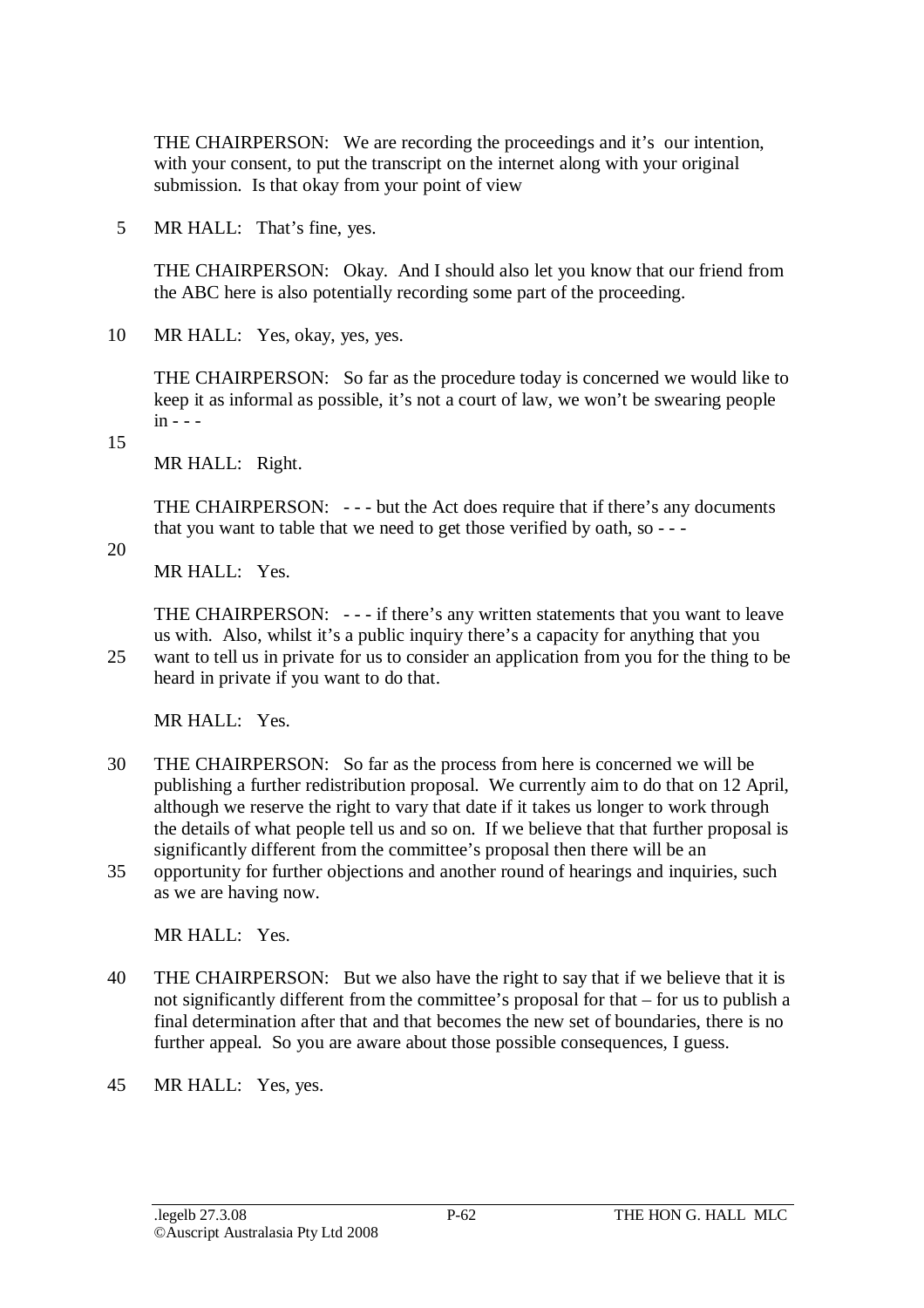THE CHAIRPERSON: But with all of that – those preliminaries behind us, then perhaps I can just invite you to tell us what you think is important for us to know and we would like to have the opportunity to ask questions about that.

5 MR HALL: Yes, yes.

THE CHAIRPERSON: And for you to have the opportunity to make a concluding statement when we finish that process, but we are in your hands.

- 10 MR HALL: Yes, thank you, Mr Chair and I think I made it clear in just my the email that I sent to the committee that really I have no real problems with the redistribution of the boundaries. I have – it's expanded quite a bit and I understand that, you know, to having – Rowallan is the only electorate which actually takes in three of the – you know, the north, north western, south, it's the only one that has
- 15 that characteristic about it and I understand the southern boundary now taking in whereas I used to go down just south of Bothwell, now taking in Hamilton, Ouse and something else – Tarraleah, I think it was.

THE CHAIRPERSON: And Derwent Bridge.

20

MR HALL: It just means that I've got to - yes, and Derwent Bridge. So that being part of the Central Highlands local government area, I think fits the bill.

THE CHAIRPERSON: Okay. Well, I should let you know that we have had 25 suggestions from others - - -

MR HALL: Yes.

THE CHAIRPERSON: - - - as part of this process, that Rowallan on that southern 30 boundary ought to stay with its existing boundary - - -

MR HALL: Right.

THE CHAIRPERSON: - - - and that Ouse, Tarraleah, Derwent Bridge have got a 35 greater community of interest with - - -

MR HALL: With Derwent.

THE CHAIRPERSON: --- Derwent.

40

MR HALL: Yes.

THE CHAIRPERSON: And they ought to stay in that electorate.

45 MR HALL: Yes.

THE CHAIRPERSON: We have also had a suggestion just this morning that the part of West Tamar Council that surrounds Frankford ought to be transferred to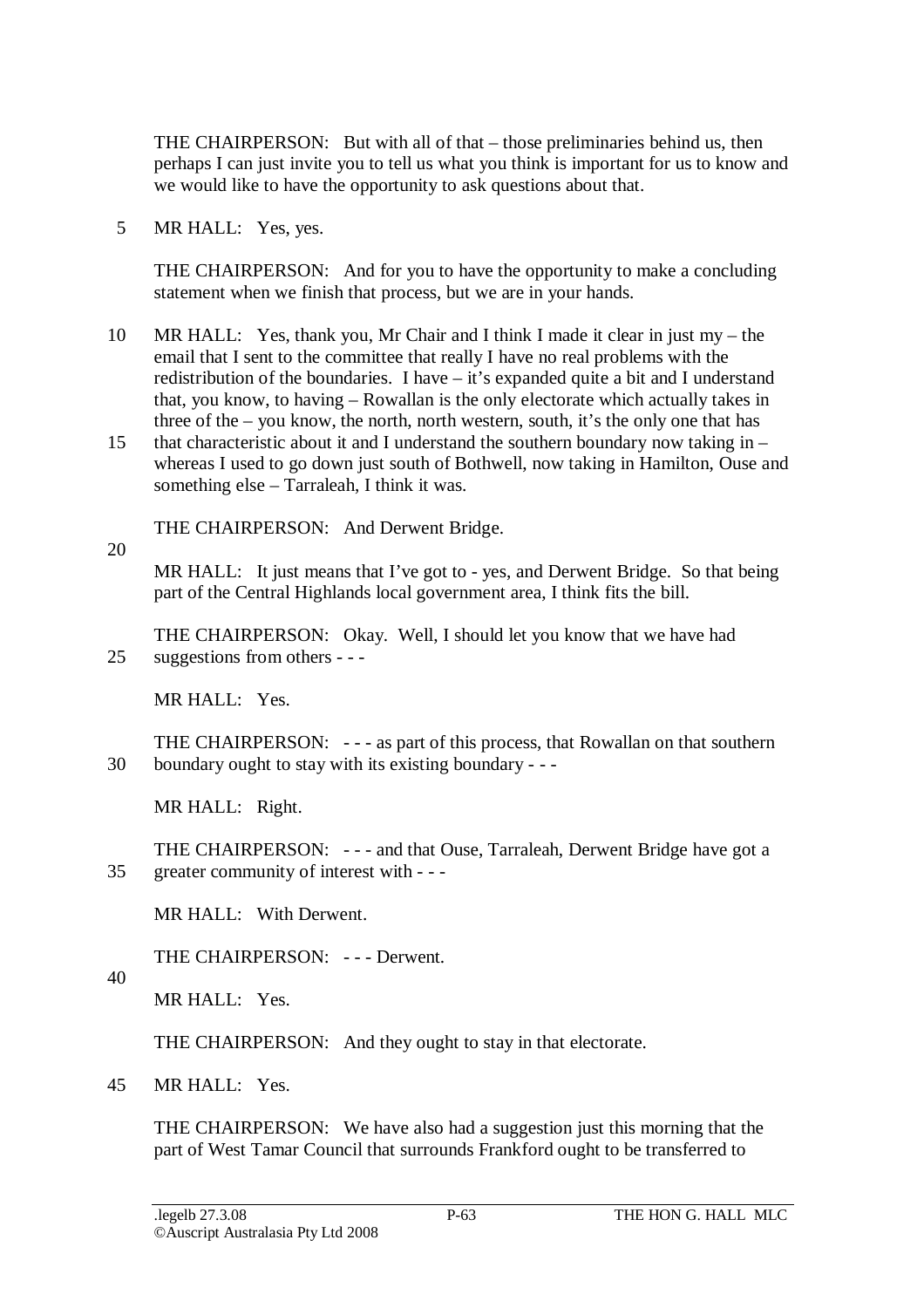Rosevears rather than staying in Rowallan. Both of those suggestions have got implications in terms of the numbers in Rowallan obviously - - -

MR HALL: Yes, that's - yes.

THE CHAIRPERSON: - - - and we'll need to work through those consequences, but the argument that has been put to us in both cases is that the community of interest is greater for the southern part of the Central Highlands municipality to stay with Derwent and for the Frankford enclave to stay with Rosevears.

10

5

MR HALL: Yes.

THE CHAIRPERSON: Or to move to Rosevears.

- 15 MR HALL: In the first instance I do understand that Bothwell was seen as part of more of Central Highlands and of course the local government – the council do have an office at – one at Ouse, I think and one at – no, one at Hamilton, rather and one at Bothwell.
- 20 THE CHAIRPERSON: Yes.

MR HALL: On the other hand, if I advertised down there, which I do frequently, because you know, having a large rural electorate you know that it covers that area as well, so  $-$ 

25

THE CHAIRPERSON: Yes.

MR HALL: --- you know, I suppose it all ends up with numbers at the end, you know, I'm not particularly fussed either way. As for Frankford, yes, it is part of the

- 30 West Tamar area, although it would seem to me to almost have an affinity with Westbury, Frankford people coming through that way. So it's – once again it's almost become six of one, half a dozen of the other in that respect as to whether it ought to be part of Rosevears, as Mr Finch would say, or Rowallan, so yes.
- 35 THE CHAIRPERSON: Yes. Do you have a view about the extent of that community of interest between Frankford and Westbury/Deloraine, as opposed to Frankford/Exeter?

MR HALL: I would have thought perhaps the community of interest might be more 40 towards Westbury and Deloraine rather than Exeter - - -

THE CHAIRPERSON: Okay.

MR HALL: --- but it's probably split pretty even, I've got to say. It's probably 45 equally distanced between both, yes.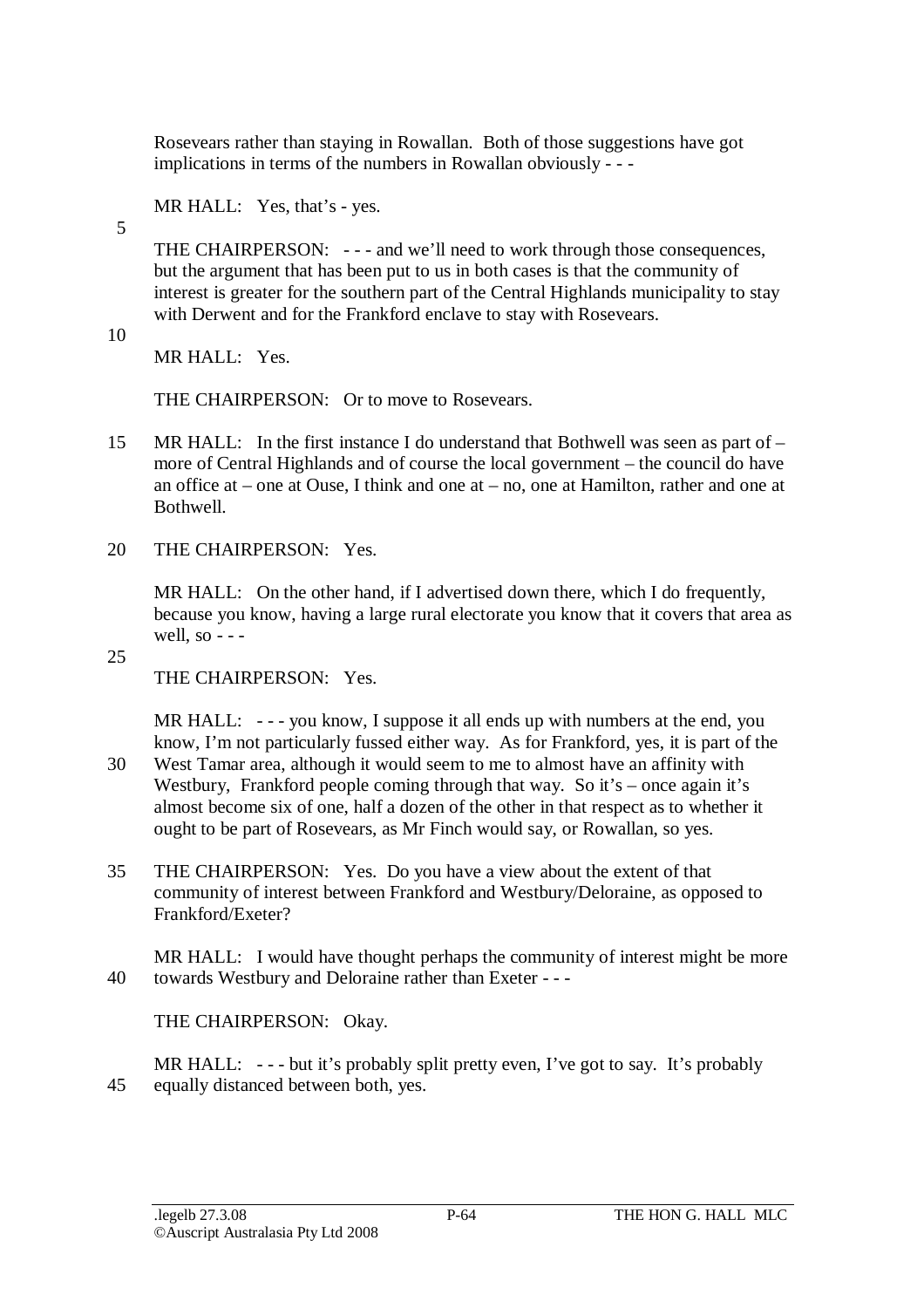MR TAYLOR: Where would they sort of – where would they acquire services and shopping and those sort of things, would they normally go into Exeter or head down to Westbury/Deloraine, do you think, or Devonport?

- 5 MR HALL: Yes, I thought when I was mixed up with when I was Mayor of Meander Valley Council that it was generally more towards – orientated towards Westbury, but they have either option and in fact conversely they can go to Devonport, the other way too, so you know, it's - - -
- 10 MS GILLAM: What about schools, where do the kids tend to move on to high school?

MR HALL: I'm just trying to think where the  $-$  yes, I'm not sure about that. They would probably go to Exeter High School I would think rather than – they certainly 15 wouldn't come through to Deloraine. The other options are that they go through to

- Launceston to Prospect High School or something like that. Yes, yes, yes. And in regard to the northern boundary, the acquisition I think of Launceston Airport industrial area and also Devon Hills, I think, yes, once again that fits within the Northern Midlands Council area, which I have quite a significant part. Yes.
- 20

THE CHAIRPERSON: Yes.

MR HALL: I've got to say, Mr Chair, with  $-$  in terms, if you look at communities of interest, Rowallan, whilst it is rural by character, but the communities of interest 25 are very much different, you know, of now being the member for five, seven years or so and into my second term and you know, they are vastly different to communities of interest from say, Sassafras and Harford in the intensive areas of the north west coast, compared to say the central highlands and even the pastoral areas of the northern midlands.

#### 30

THE CHAIRPERSON: Yes.

MR HALL: So it is a very disparate and large electorate in that respect, yes, and the communities of interest aren't – are very, very diverse I have to say.

35

THE CHAIRPERSON: I appreciate that. So is it safe for me to conclude from that that Devon Hills and Launceston Airport industrial estate are different in character from much of the rest of your electorate, is that a problem for you? Do you think that it's  $-$  -

40

MR HALL: No, no, Devon Hills I think is  $-1$  went for a drive up there the other day just to refresh my memory on that area and you know, I do have other rural residential five acre lot patches in the electorate so that's pretty common. The industrial area, yes, there's a developing – well, there will be around Westbury, so

45 that will be in common with that, in keeping with that, so I have no issues with that, yes.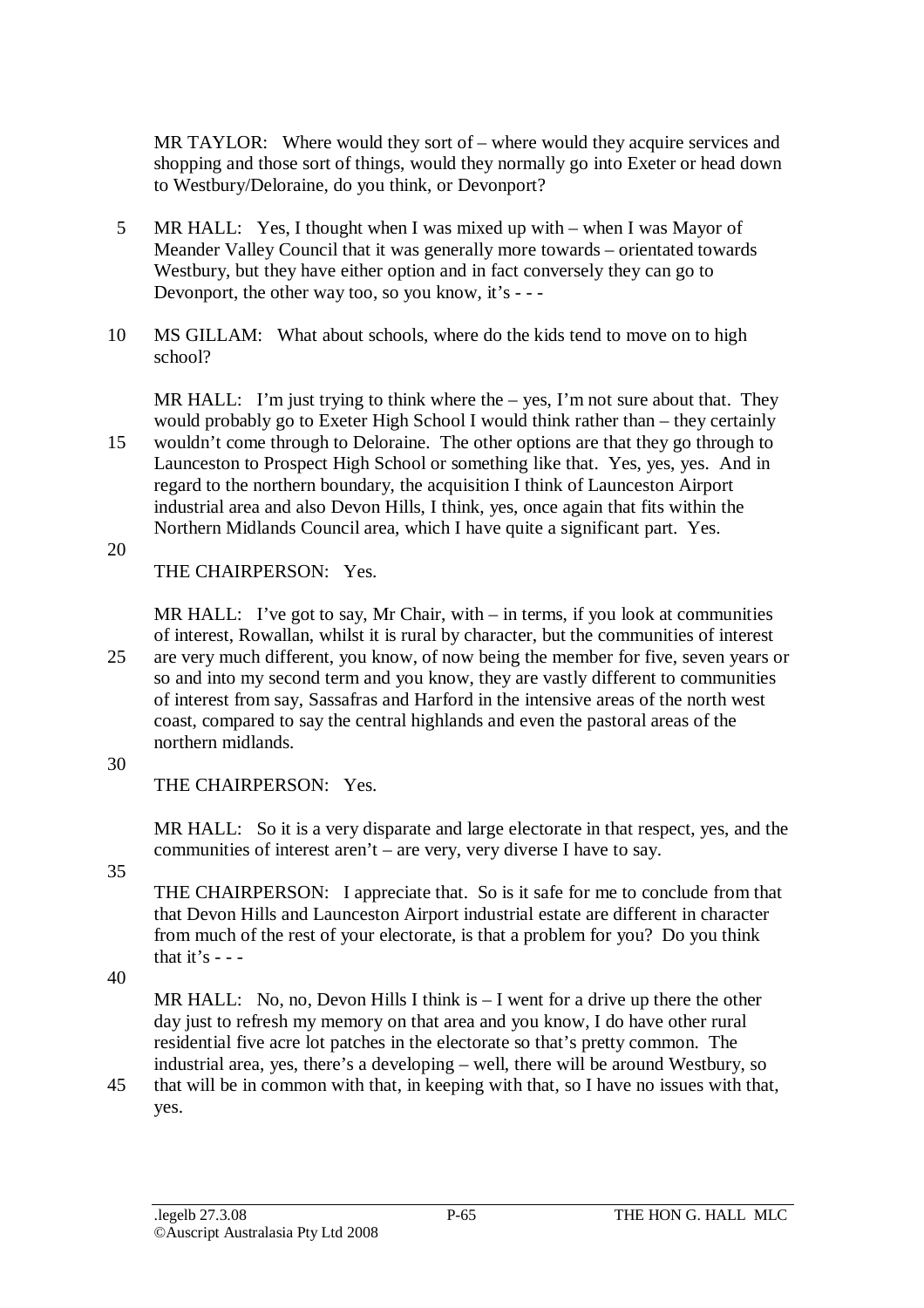THE CHAIRPERSON: Okay. Thanks, I'm sorry to drop those ones on you unannounced as it were, but they are ones that have been raised with us.

MR HALL: That have been raised, yes.

THE CHAIRPERSON: And yes, we greatly appreciate your views about those issues.

MR HALL: Yes, yes. The southern one, I suppose  $-$  I was trying to think that 10 through. As I said before, I can see that there is more of a community of interest, you know, with Hamilton to the Derwent Valley, but by the same time they are – there is some cohesion with the local government area.

THE CHAIRPERSON: Sure.

15

5

MR HALL: And you know, I think they have alternatively had, they have council meetings, one in Hamilton, the next one they have in Bothwell, and so it is – and that's the way it is.

20 THE CHAIRPERSON: Yes.

MR HALL: Yes.

THE CHAIRPERSON: Yes, and the issue for us, as I've said, there are two 25 priorities that we have to apply in making our judgments.

MR HALL: Yes.

THE CHAIRPERSON: The first of them is the numbers in electorates and the 30 second is community of interest and the Act says those specifically in terms of the different priorities that attach - - -

MR HALL: Yes, yes.

35 THE CHAIRPERSON: - - - so we do need to bear in mind the total number of electors in Rowallan compared to the average divisional enrolment - - -

MR HALL: Yes.

40 THE CHAIRPERSON: - - - and there's a case for inclusion of more people on that basis to bring the numbers in Rowallan up a bit.

MR HALL: Yes.

45 THE CHAIRPERSON: Having said that it is also a much – as you've said, a much more diverse and larger electorate, so it is more difficult for you to service.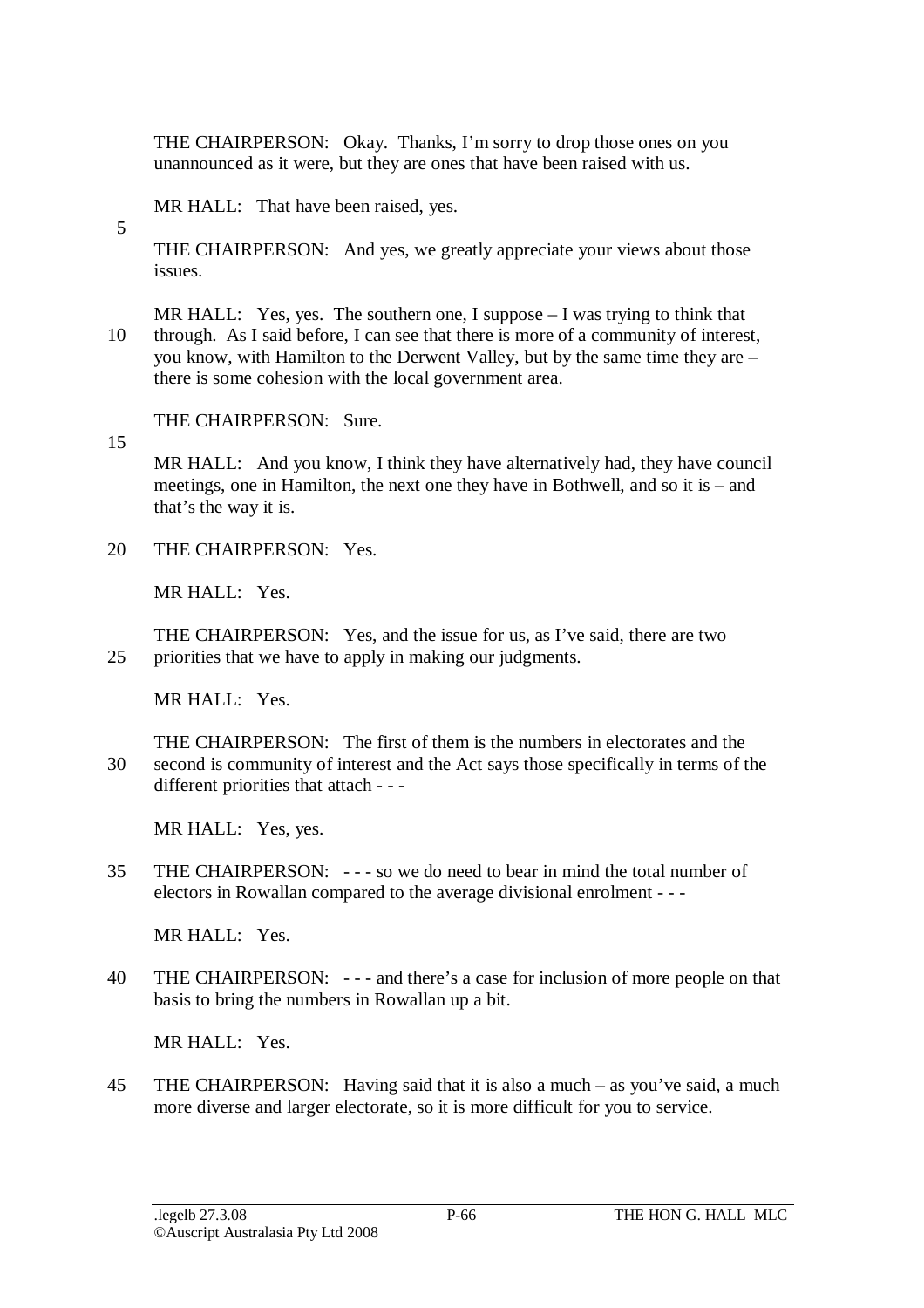MR HALL: I would have thought that the numbers, particularly in Hamilton and Ouse, would remain pretty static, if not maybe decline slightly, but I know that, you know, you have got to have that addition to it now to bring the numbers up to speed, yes.

5

## THE CHAIRPERSON: Yes.

MR HALL: Just the other issue, if I may, Mr Chair, that I might raise and that is in terms of the name Rowallan and it's struck me in the time that I've held the seat that 10 the actual name is not well recognised or synonymous – it's very difficult with a large electorate like it, I realise, to have something which reflects the character of the whole electorate and Rowallan as we know was named after Lord Rowallan, one of our former Governors and it is now a Hydro lake, a fishing lake, but it's not all that well known and I think come election time people become very confused with a lot

- 15 of the names of the Legislative Council electorate areas, and I mean Lyons is easy for them. People get confused with local government elections, you know, so that I think is an issue.
- But the solution, and I've thought about it long and hard when you've got such a 20 disparate area, what do you actually call it, you know, and I came up with a few names like Central Rural, Highland and Rural – these are all double bangers, I know, Central Tasmania, Central Districts, Lakes – did I say Central Rural?

MS SHORT: Yes.

25

THE CHAIRPERSON: Yes.

MR HALL: Yes. Rural Heartland even and so there were just a few of those that I've tried to sort of get which were synonymous with the whole area, because I think

- 30 I have six different local government areas there and it's difficult to whilst Meander Valley might be the centre it is also Kentish and it's Latrobe and it's also Northern Midlands and it's also Central Highlands, so it's - yes, it's a difficult one. I mean, some of the names I think like Mersey and Huon are quite – you know, people recognise the, there's an affinity with them, though I know that there's been a move
- 35 perhaps for Paterson to be changed to Launceston and Wellington to Hobart and so that makes it a bit easier for recognition if you like.

THE CHAIRPERSON: Yes, it is much easier where you've got a more cohesive electorate with a dominant geographical feature and I think previous tribunals have 40 said that the names have been selected on the basis of geographical features that are significant within an electorate - - -

MR HALL: Yes.

45 THE CHAIRPERSON: - - - and it is more difficult for Rowallan to find any such feature, isn't it? If there were to be any one, I don't know, maybe the Western Tiers or something like that.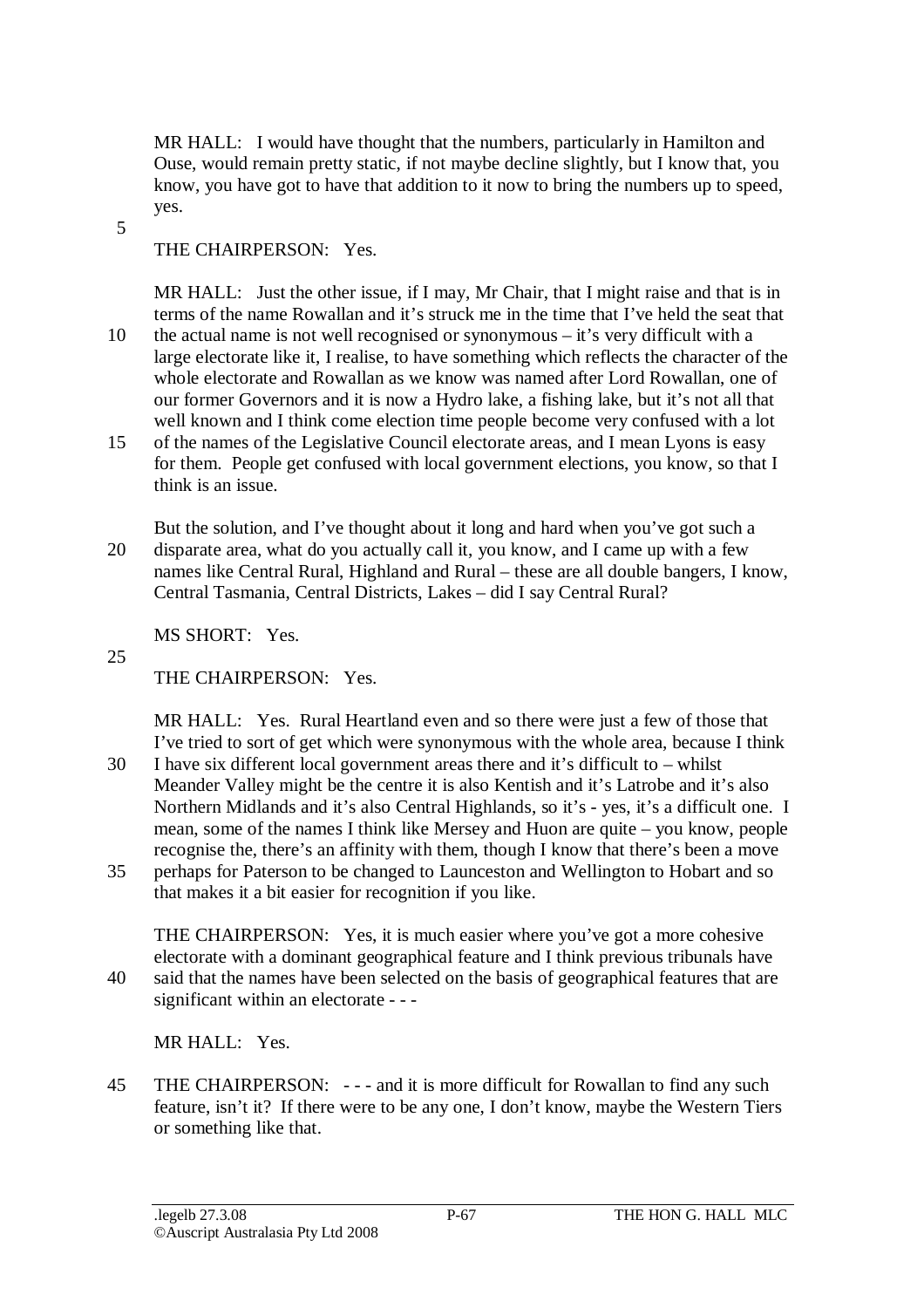MS SHORT: Yes.

MR HALL: Well, I do have Cradle Mountain, but it is – you know, it's right at one edge of the electorate, yes.

5

MS SHORT: What about Western Tiers or you know, something like that or is that again quite limiting?

MR HALL: Yes, I did think of that too; that runs pretty well through the centre of 10 the electorate so that's a possibility.

THE CHAIRPERSON: Julian, yes, you wanted to make a comment.

MR TYPE: Mr Chair, through you, there is one historical name in the Legislative 15 Council division which is not currently in use and that is Meander.

MR HALL: Yes. Meander - - -

THE CHAIRPERSON: How do you feel about that?

20

MR HALL: I'm just thinking that Meander certainly – as I said the Meander Valley certainly is the – it's probably close to where I live and it runs through the centre of the electorate, however I'm not too sure how much affinity people with - down around Bothwell, and or people down in Port Sorell or indeed in the Kentish area

25 would have with that, you know, they have other significant geographical things, you know, rivers and mountains in those areas, so – yes.

THE CHAIRPERSON: Yes, and I think you've hit the nail on the head as to why previous tribunals chose new names.

30

MR HALL: Yes, yes, yes, I just wanted to float it past, you know.

THE CHAIRPERSON: Yes.

- 35 MR HALL: It is an issue, particularly when it comes to election time and people, if you had to go out and ask, you know, they might know me, but what's he the member for and they say, "Well, yes, I think he's from around the Deloraine area, but is he in Lyons or - you know, so that's part of the issue.
- 40 THE CHAIRPERSON: Yes. Do you think that I mean, part of the answer to this I think is just effluxion of time, isn't it, things will as time goes by people get more used to using names that are attached.
- MR HALL: They may, but given the frequency of our elections, you know, every 45 six years it's a long – quite a while between drinks and people get used to – they get confused, as I said before, with local government elections in between, and also federal and state elections where those divisions are quite well known.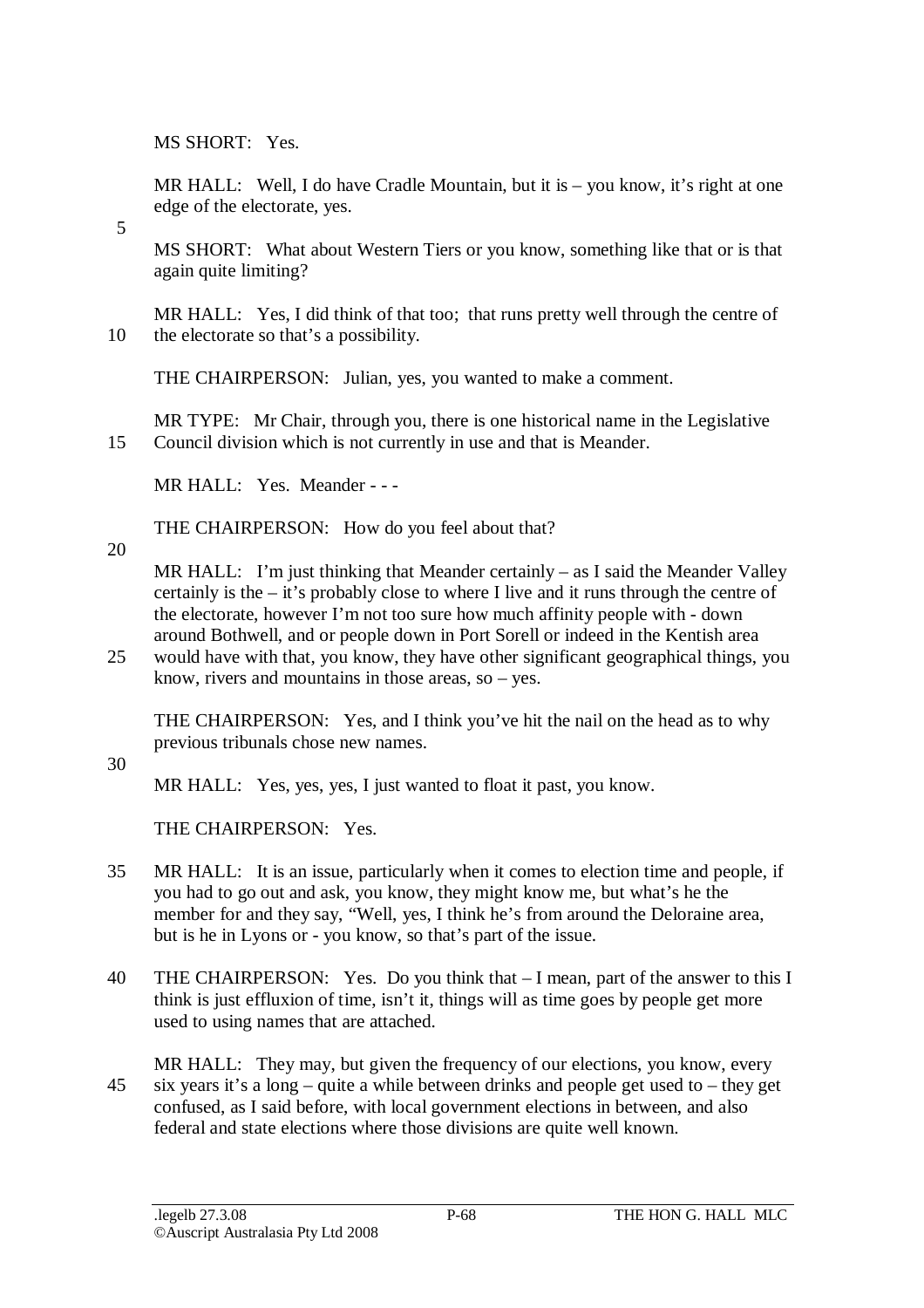THE CHAIRPERSON: Okay.

MR TAYLOR: I think we've all, like you, applied ourselves to trying to find another name, and the difficulty is that most names we come up with tend to isolate 5 the division to a pocket of that division rather than the division broadly.

MR HALL: Yes, I agree.

- MR TAYLOR: Perhaps, Rowallan, while less specifically identified with an area of 10 it was chosen as a more generally known name, rather than drawing attention to a specific area. But if you – we'll certainly have a look at the names you've suggested. Some of them are a little complex and may also cause confusion, so we need to consider it carefully before changing it.
- 15 MR HALL: Yes. I had the name I had the word "rural" in there because that does reflect the whole – the nature of the whole electorate. And there is  $-$

 $MR$  TAYLOR: Central rural - --

- 20 MR HALL: - no outstanding large town. I mean you could take Deloraine, Longford, Port Sorell, they're all about the same size, about 3000 people each and so on. And it is a rural electorate, yes, and it encompasses the central part of Tasmania if you like.
- 25 THE CHAIRPERSON: Yes, I guess of the ones that you read out the only one that jumped out at me was Central Districts and I wondered why you'd want to name it after a South Australian football club.

MR HALL: Yes, well I did think of that actually.

#### 30

MR MURPHY: I guess the other issue with those is that they're sort of attributes rather than names.

MR HALL: Sure.

35

MR MURPHY: I mean the principle for the other names is that they should be identifiable with some feature, rather than being an attribute of the feature.

THE CHAIRPERSON: I should let you know that Peter has some expertise in 40 nomenclature.

MR HALL: Okay, yes.

MR TAYLOR: Yes, it certainly would beg the question as to whether, for example, 45 Apsley and Murchison should then be related to their position in Tasmania, rather than a name of a feature as they are, so it would be changing the style of names to go to a descriptive name.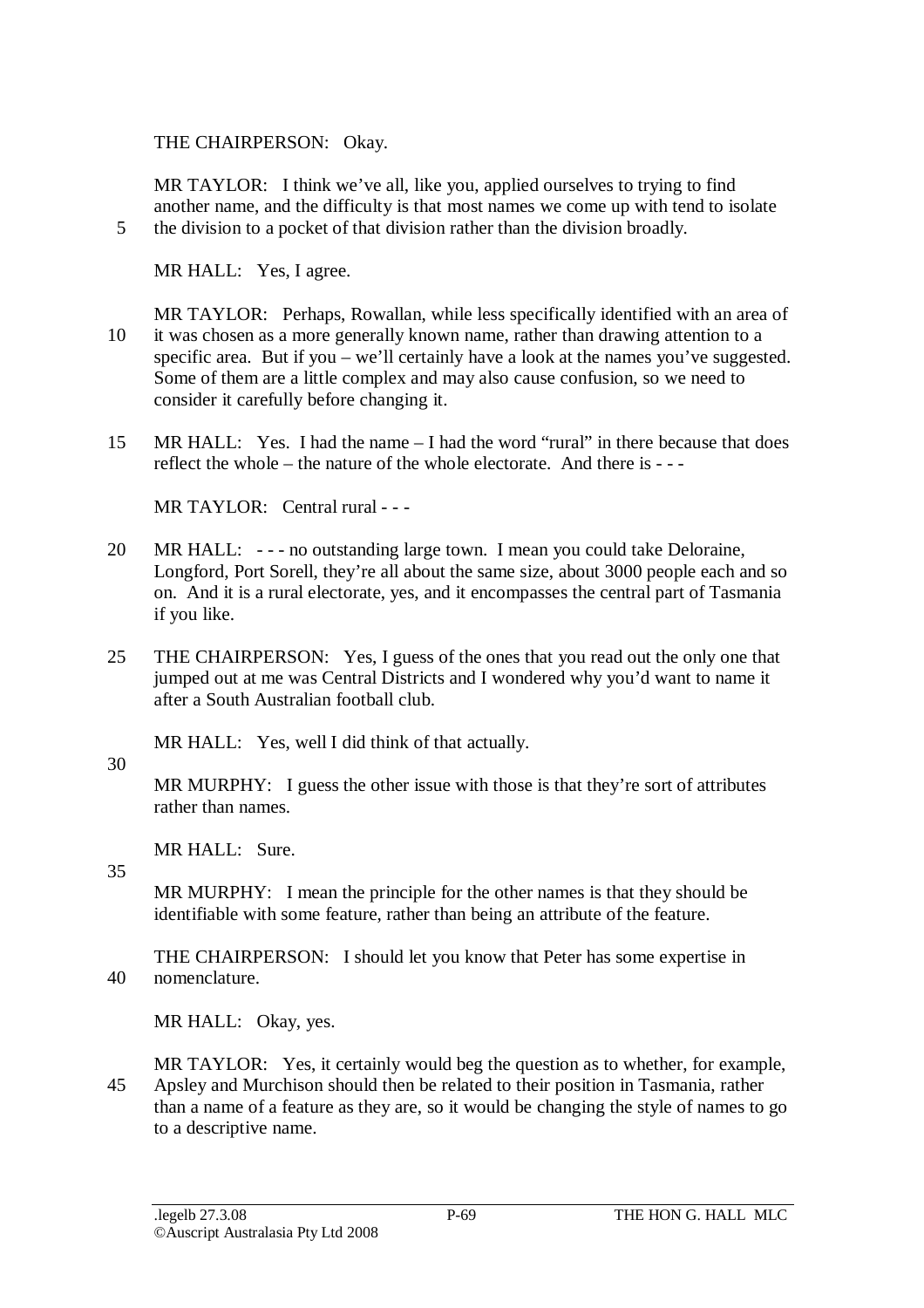MR HALL: Yes, I do recognise that and Apsley is probably – that's a difficult one too because that's a large electorate whereas Apsley, you know, we have the Douglas Apsley National Park I suppose, and there is a small district called Apsley down towards Melton Mowbray, yes, very small.

5

THE CHAIRPERSON: Okay.

MR TAYLOR: It's in your division.

10 MR HALL: It was, it still is, yes.

THE CHAIRPERSON: All right. Are there any other questions for Mr Hall from my fellow tribunal members?

15 MR MURPHY: Not from me.

THE CHAIRPERSON: No. Is there anything else that you'd like us to take away, that we haven't touched on?

20 MR HALL: No, as I said when I looked at the redistribution I thought okay that's given me a fair bit more work.

THE CHAIRPERSON: A few more miles on the car.

- 25 MR HALL: But I wasn't I'm not personally particularly alarmed by it. If Hamilton and Ouse remain with Derwent well so be it, you know, to me it's not the end of the world. So, yes, I'm reasonably comfortable with those and with the airport and Devon Hills as well. They didn't stand out as issues to me.
- 30 THE CHAIRPERSON: Good. Okay, well thank you very much indeed for your submission and for making the time to come along this morning, it's very helpful for us to get your input.
	- MR HALL: It's a pleasure. Thank you.
- 35

# **<THE WITNESS WITHDREW**

40 THE CHAIRPERSON: Thank you. We'll adjourn.

#### **ADJOURNED [10.53 am]**

45

# **RESUMED** [11.00 am]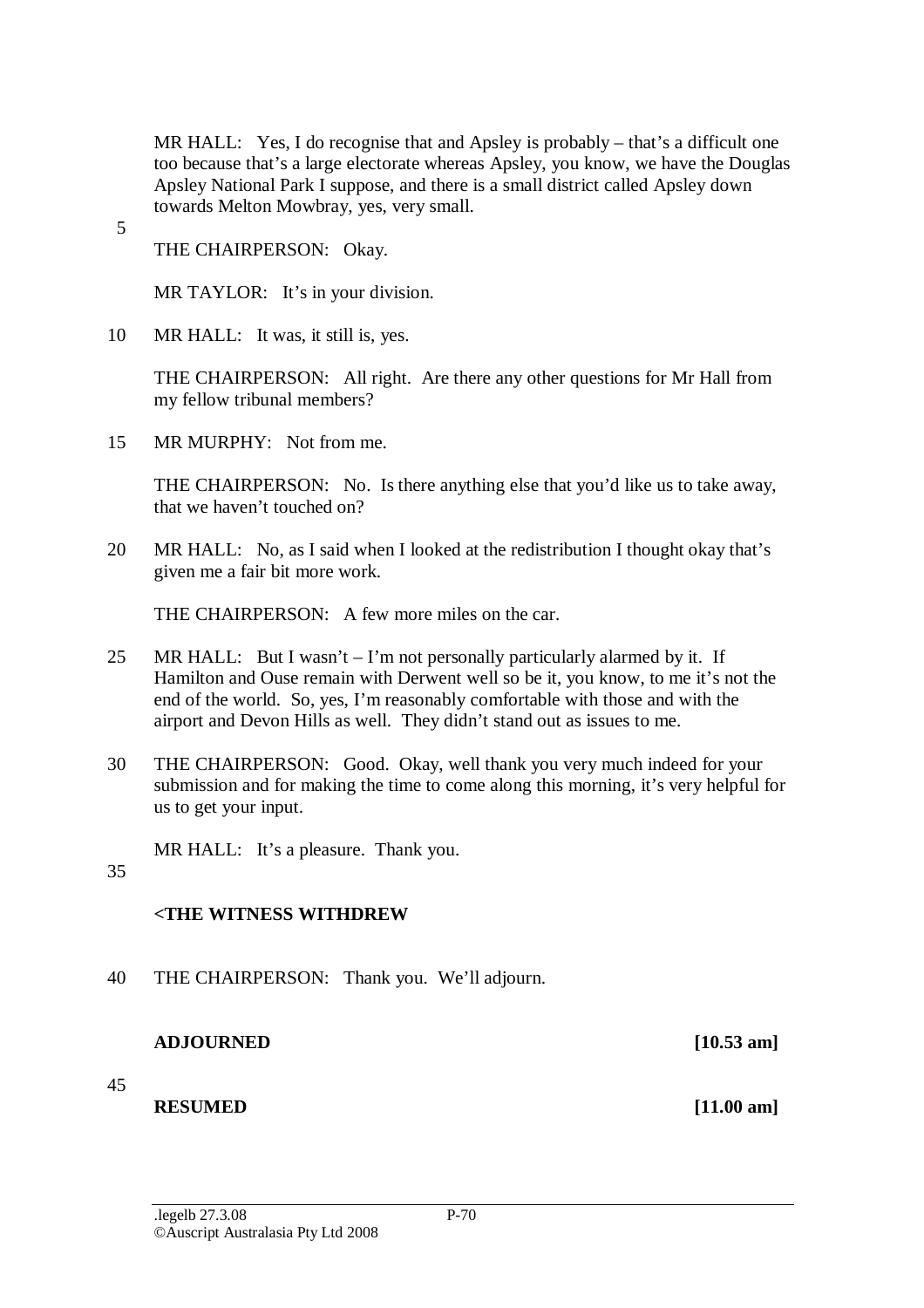#### **<MAYOR A. VAN ZETTEN, CALLED <DR J. MORRIS, CALLED <THE HON D. WING MLC, CALLED <MRS M. SMART, CALLED**

5

THE CHAIRPERSON: Well, welcome along everybody and thanks very much for taking the time both to make submissions to the tribunal and to be here this morning, we greatly appreciate your interest and presence. It makes our job a lot easier if 10 we're getting input about matters that we need to decide rather than having to make all these decisions in the absence of any views of community members. So we appreciate that greatly, and thank you for your interest.

I will just run through a couple of preliminary points so that we're all on the same 15 page as far as that's concerned. This is the Redistribution Tribunal, it's a different body to the Redistribution Committee, so this process is started afresh. We're not here to defend the committee's proposal, we're here to listen to objections and comments and suggestions, and to bring a fresh mind to those issues. Having said that we do have to apply the same priorities and principles as the committee and we

20 will be doing that as we work through our task. Today, I'd hope is as informal as possible. We were accused yesterday of looking like the Spanish Inquisition and we're trying to be consumer friendly and everything.

MS GILLAM: They look more like the Inquisition.

25

MS SHORT: Yes.

MR VAN ZETTEN: I was going to say at least we've got four, or five actually. You're on our side. We're equal.

30

THE CHAIRPERSON: That's good, okay. Well, it is required to be a public inquiry and as Bronwyn has said she's here representing the public I guess, and we're also intending that a transcript should be prepared. With your consent we would like to put that transcript on the internet, along with the submissions which

- 35 have been made. So is that okay if we do that with the proceedings today. That's good, thank you very much. The other matter that I wanted to mention was as we're dealing informally with this we won't be swearing people in to give evidence or anything like that. But the Act does require that if any written statements are tabled, they need to be verified by oath. So it's an anomaly in the legislation I think, but just
- 40 be aware that if you do want to table any documents then we'll need to get you to swear to them.

Also whilst it's a public inquiry there is the capacity for us to hear things in private and if there are matters that you'd like us to hear in private then we'd like you to let 45 us know so that we can consider whether it's an appropriate thing for us to do in the circumstances. So far as the process is concerned we intend to hear from all of you and each of you today. We won't be responding today to things that you put to us, our task is to advertise a further redistribution proposal. We're currently planning to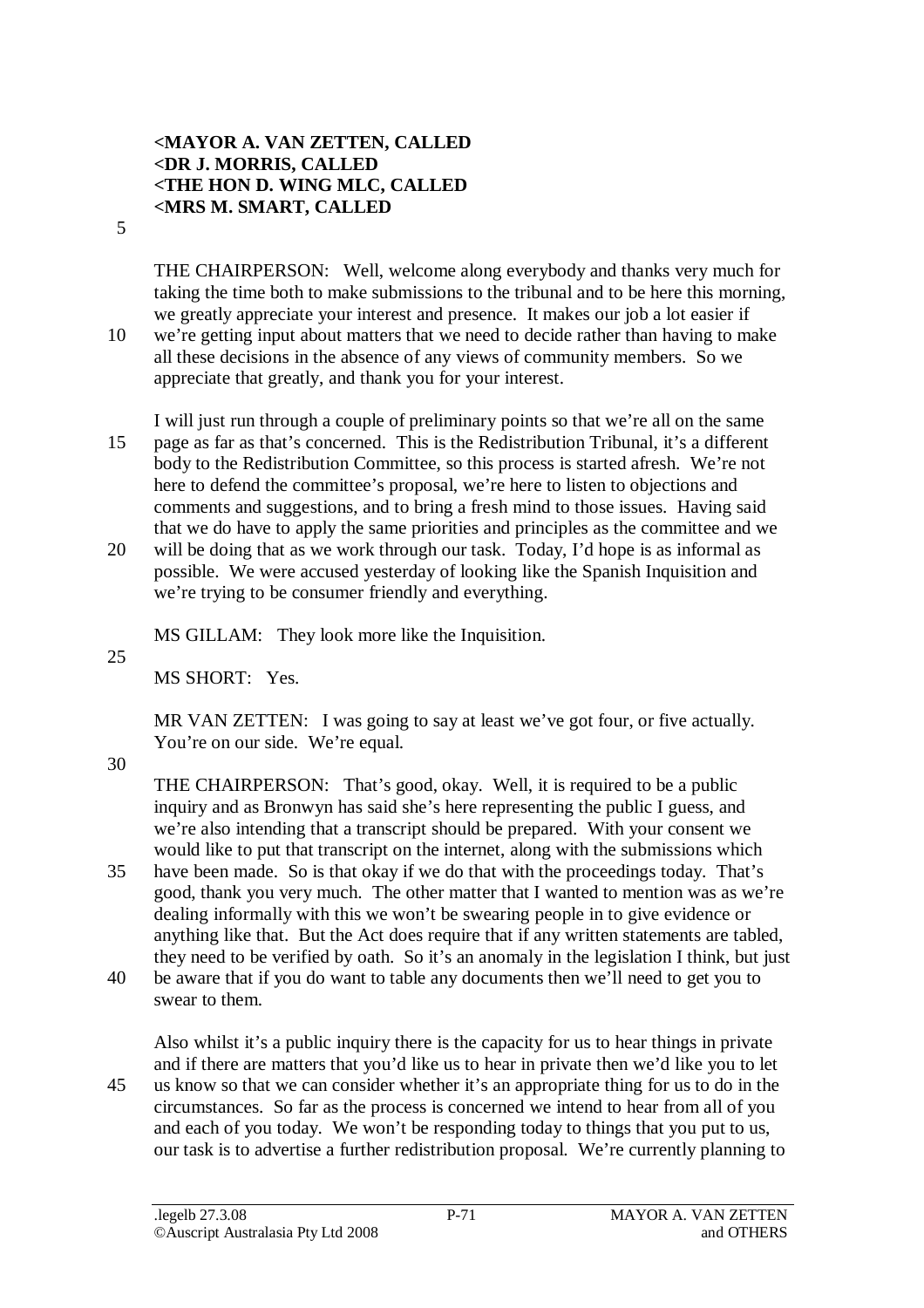do that on 12 April, but it depends on the logistics of how we can work out the numbers of some of the suggestions that have been made to us and so on.

So it may be a little bit after that, but our target date at present is 12 April. When we 5 publish that proposal we need to decide whether it is significantly different from the Redistribution Committee's proposal. If it is we will then invite further objections and conduct further hearings and inquiries like this into that further proposal, and if it's not – if we take the view that it's not significantly different, then we can thereafter publish a final determination which is final and there is no appeal against

10 that. Those boundaries become the new boundaries for the Legislative Council. So with those preliminaries is there any questions that arise from any of that, are you comfortable with all of that? Okay.

We've taken the step of inviting four people along today because the matters that 15 were canvassed in your submissions were the same issue, that's relating to the naming of the Paterson electorate and also the Wellington electorate, and we thought it was sensible for each of you to be able to hear what the others were saying and to speak in support of anything that you might like to say. So we are in your hands at this point. We would like to hear your views. You can assume that we've read your 20 submissions and that we've taken those in, so you don't need to go through all the detail of those, but if there are any matters that you particularly want to draw to our

- MR VAN ZETTEN: Well, I'm happy to start if that's okay and I'm honoured 25 actually to be sitting here beside long aldermen and ex-mayors. I think – I know all the aldermen feel very strongly about this, I don't come just as myself and I do represent the people of Launceston, so there's another one representing the people of Launceston in a very strong way. I think I just want to follow on the discussions and it was good to sit in a bit early on the discussions before because the discussion there
- 30 was that the comments were made that it's the more generally known name that is what you look for.

Well, in our case Paterson is not the more generally known name at all. In fact most people out there don't really know what Paterson is referring to, where it is referring 35 to, it's not a landmark in this city, it never really has been. So from that point of view I believe the Launceston and the CBD is far more a landmark, it's an area that people recognise that entails the whole area. So I believe that would be a feature which would be strongly recognised and point out to what it's about.

- 40 The name obviously was Launceston way from the beginning, so people have known that name for a long, long time and for some reason which we're not clear on it was changed in 1999. I think the other issues that are in the letter which we probably don't really need to go over, but more likely is the fact that it's a very unknown name and I think I want to stress the point Paterson, the whole street of Paterson, if that's
- 45 what it's referring to Paterson Street, is not in the area as well, some of it is in Rosevears, so why Rosevears doesn't become Paterson then, it might just as logical as our area being called Paterson.

attention now is the opportunity.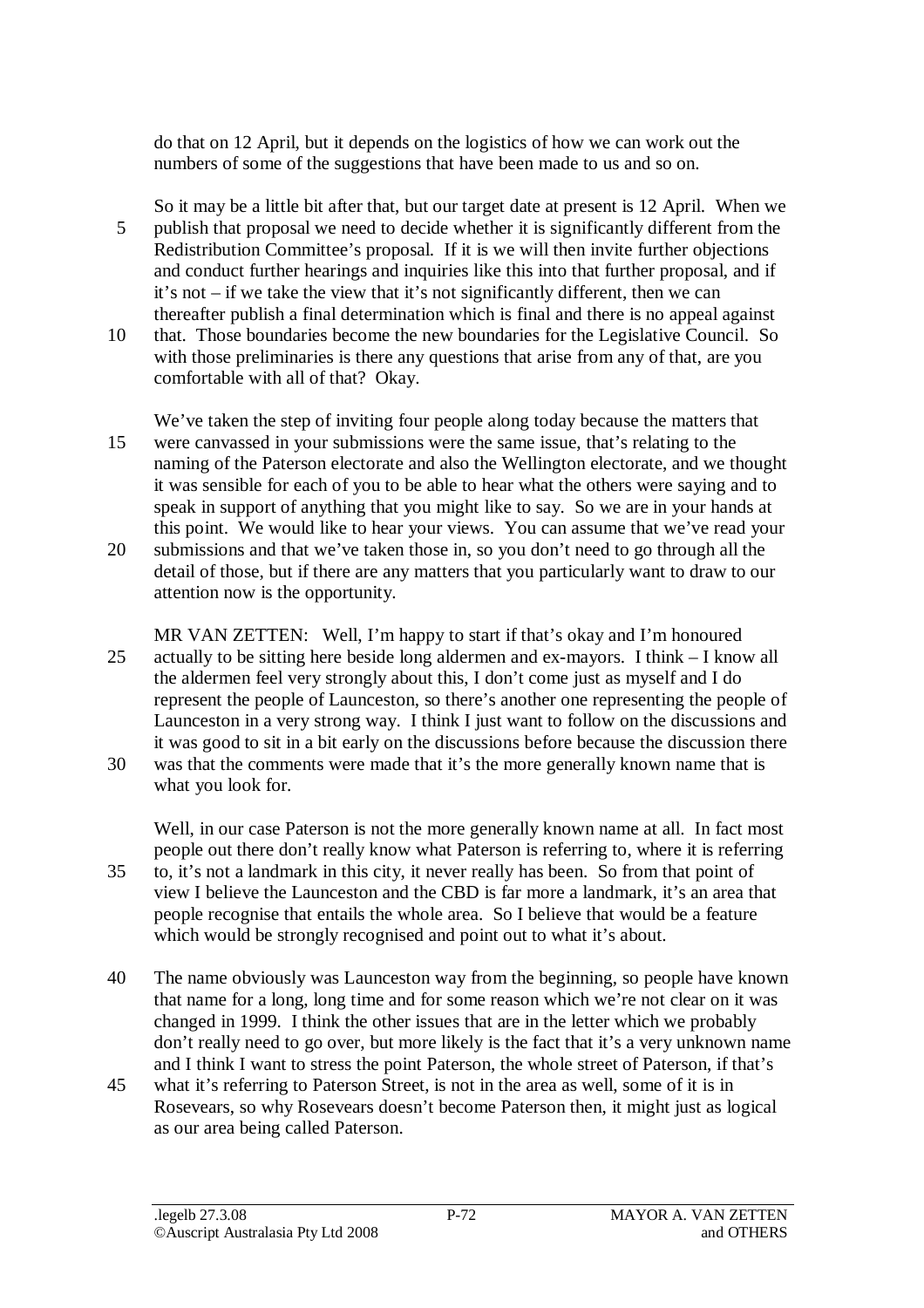It's just not known, it's just an area that's not known and I think there's plenty of cases throughout the country where the name has identified with a city or with an area, and I think we'd like to see the same here. I think it would save a lot of confusion. It would clarify to people where Launceston is, the boundaries of

- 5 Launceston which Paterson just doesn't do that at all for us at the moment. It's very unclear. It's a street, if that's what we're referring to, or a person which is another very unclear thing. To us it's very confusing, there's no clarity in that and we'd love to see, and the council very strongly wants to recommend that the name comes back to Launceston and not Paterson.
- 10

THE CHAIRPERSON: Okay, thanks for that, Mayor.

MS SHORT: Will we take questions as we go?

15 THE CHAIRPERSON: Yes, by all means if there's questions, yes.

MS SHORT: One in particular to the mayor. The boundary for the local government area, if you like, Launceston is quite different obviously to this electorate and in fact a large proportion of people in the Launceston, LGA if you

20 like, are in the Windermere legislative electorate. Do you think there's any confusion by putting Paterson back to Launceston, wouldn't that confuse people in your local government area?

MR VAN ZETTEN: I don't think so. You mean at election time for voting?

25

MS SHORT: Yes. Given that Windermere is in the Launceston LGA but has a separate legislative council - - -

- MR VAN ZETTEN: I don't think so because I think people see Launceston as the 30 CBD and its surrounds and I know people that live in Riverside and as far as local governments go and up at Prospect, and they see themselves as part of Launceston, yet they're in a different area. So I don't think it would, I think as far as for this purposes it would be very clear that Launceston and CBD and the surrounds, and people know those boundaries wouldn't have trouble with that at all.
- 35

THE CHAIRPERSON: Okay, thanks for that. Who would like to address us next?

MR WING: I'm happy to go last.

40 THE CHAIRPERSON: Mrs Smart.

MRS SMART: Thank you indeed. First of all I'd like to thank everybody for giving me this opportunity to speak about Launceston, because it's very important to me and I was an alderman here for 15 years, and apart from that I just love

45 Launceston. But I made some points in my written submission and I'm pleased to be able to make some public comment here and I don't wish to make any private comments.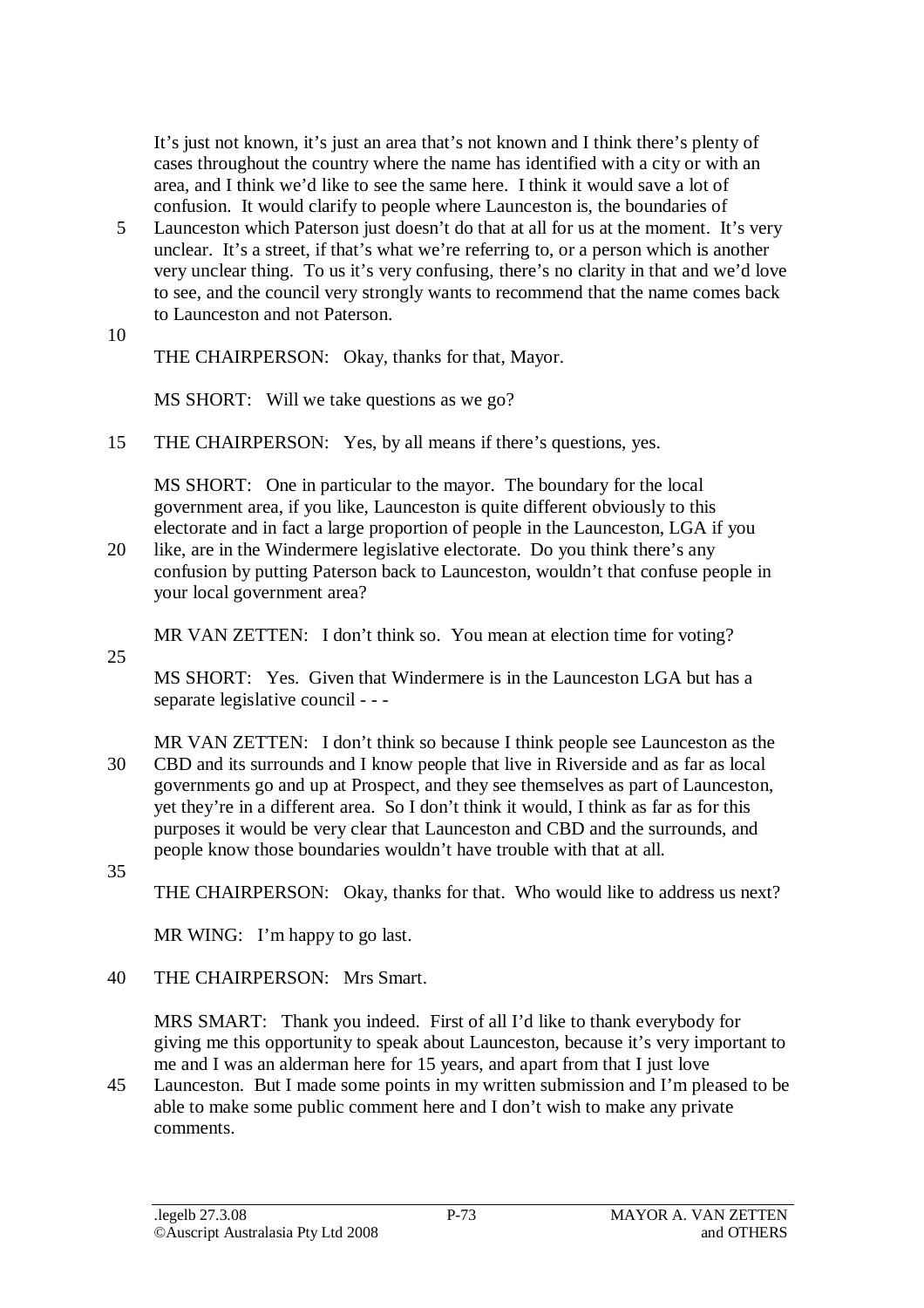I've just come from the Launceston Advisory Heritage Committee meeting and I thought it was quite appropriate because I think the heritage of our city is very important. Launceston, as the third oldest city in Australia, is a very important city. And I think that most of the major cities in Australia have a legislative council or an

- 5 electoral division named after them, and Launceston and Hobart, I have to add that, are two which miss out. I think it's most inappropriate and I'd like to endorse most of the mayor's comment actually, that the council has unanimously endorsed him coming here and making these comments, it's not his private prerogative.
- 10 And some years ago when the division was changed from Launceston to Paterson, the council at that time made the point that they thought it should be Launceston. I don't think there will be any confusion with the boundary, the municipal boundaries and the electoral boundaries. But I think as our third oldest city we're deserving – and historically and our heritage, we're deserving of having the legislative council
- 15 electoral boundaries of this area called Launceston. It all stems back to the heritage and Gidley King when he came here and it was named after that.

And we have strong ties with our city in Cornwall, in England of Launceston and I think it is entirely appropriate. I cannot for the life of me understand why this 20 electoral division in the Legislative Council was named after a street. That puzzled me somewhat, but I'm very hopeful now that we can redress this wrong and have it changed back to Launceston. Thank you.

THE CHAIRPERSON: Okay, thanks very much, Mrs Smart. Anybody have any 25 questions for Mrs Smart at this point. Dr Morris?

DR MORRIS: Yes, thank you. I appreciate the courtesy of being invited here today following my written submissions. Just to give – I don't represent anyone other than myself. I've been interested in name that are used in streets and cities and towns in

- 30 Tasmania, and as I mentioned in my submission wrote a book with my son a few years ago about the origin of the names of streets in Launceston. For some 10 years ago I was treasurer of the Launceston Historical Society, so that's just a background I'm coming from.
- 35 I made a submission to the previous hearing regarding the proposed name change to Paterson and saw this as another opportunity to object to the change. To change a name that's been used for nearly 150 years for no obvious reason, not only causes some confusion, but it just seems inexplicable. Although people are getting a bit used to it, I don't really think people have had time to get used to this change and it
- 40 must cause some confusion. Paterson Street which is apparently the reason for choosing Paterson, most of it's not in the Paterson electorate anyway which adds to the confusion.
- I mentioned in my written submission Paterson, although he was the leader of the 45 first settlement in the north, he settled out at Yorktown and although he was interested in Launceston, he refused to move his headquarters to Launceston. In fact he was very dishonest about it because in his reports to Macquarie he would sometimes make out that he was in Launceston. He would head his letter Launceston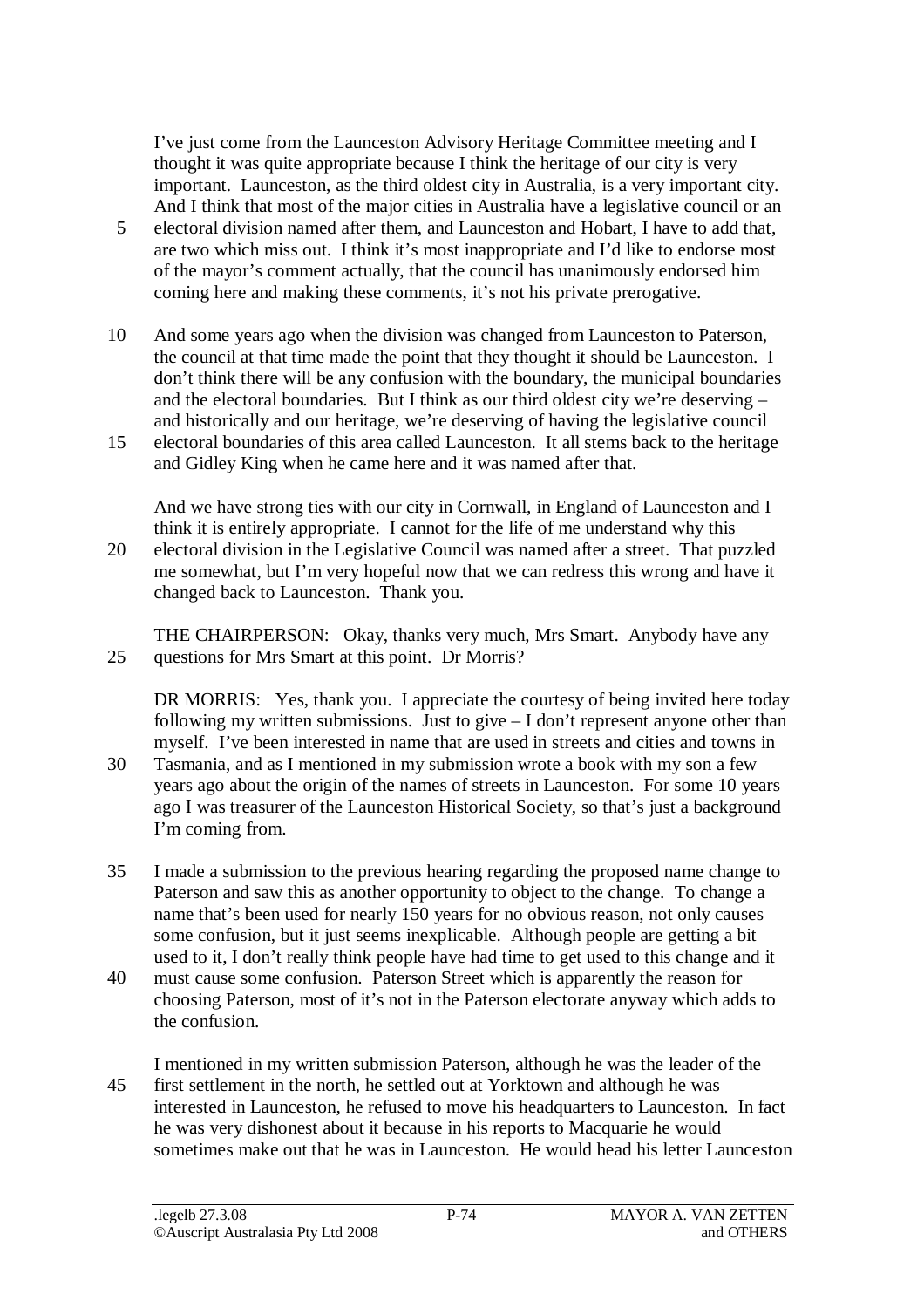instead of Yorktown. So he was an ill man and didn't do a very good job, he was more interested in his garden.

So Paterson Street of course is named after him and for the electorate to inherit that 5 name from him just seems quite inappropriate historically. And again historically for nearly 150 years it was the Launceston electorate, why change for no apparent reason. There is also good reason for Launceston to be retained as a name and that's already been mentioned. I don't think I've got anything further to add to what I've already said, so I'll leave it at that. Thank you.

10

THE CHAIRPERSON: Thanks very much Dr Morris. Any questions for Dr Morris? No. Mr Wing.

MR WING: Thank you, Mr Chairman and members of the tribunal. I also 15 appreciate very much the opportunity to come here to discuss the submissions that we have all made with a consistency which is obvious in supporting a reversion to the name of Launceston of the electorate which I'm honoured to represent currently called Paterson. Like my friends here  $\Gamma m - I$  was somewhat bewildered about the decision of the previous tribunal to insist on renaming the electorate which had been 20 named, as Dr Morris said for 148 years, Launceston without any problem at all.

There had not been any feeling in the community that there should be any change. In fact the feeling in the community from those who consider this has been unanimously in my experience, that the name of Launceston should have been

- 25 retained. The 1999 tribunal, using guidelines, said that they were applying names to electorates on two main principles that they should be named after well recognised geographical features, and in some cases have an accepted historical reference to the proposed division.
- 30 Well, Paterson Street is not a well recognised geographical feature. Outside Launceston it is a little known street, if known at all. Inside Launceston it is not even the main street and it certainly could not be claimed to be a well recognised geographical feature. Nor does it fit the other guideline of being accepted historical reference to the proposed division. As we've heard from Dr Morris Lieutenant
- 35 Colonel Paterson did not even live in Launceston. The 1999 tribunal was quite emphatic through the chairman in saying that the proposed electorate of Paterson, now the electorate of Paterson, was being named Paterson not after any individual, but because of the street.
- 40 So even if you extend beyond that, the fact that the street was named after Colonel Paterson, not only is the majority of that street in the electorate of Rosevears, but Colonel Paterson, as we heard from Dr Morris, didn't even live here and his jurisdiction extended over the whole of northern, north western and north eastern Tasmania, from approximately Oatlands south it was Buckinghamshire and Cornwall
- 45 north of Oatlands. So there's no reason why that name should be associated particularly with Launceston any more than Scottsdale or Circular Head or Campbell Town. And the fact that a street which happened to be in Launceston is named after him goes against the reasoning of the 1999 tribunal, that it was certainly not being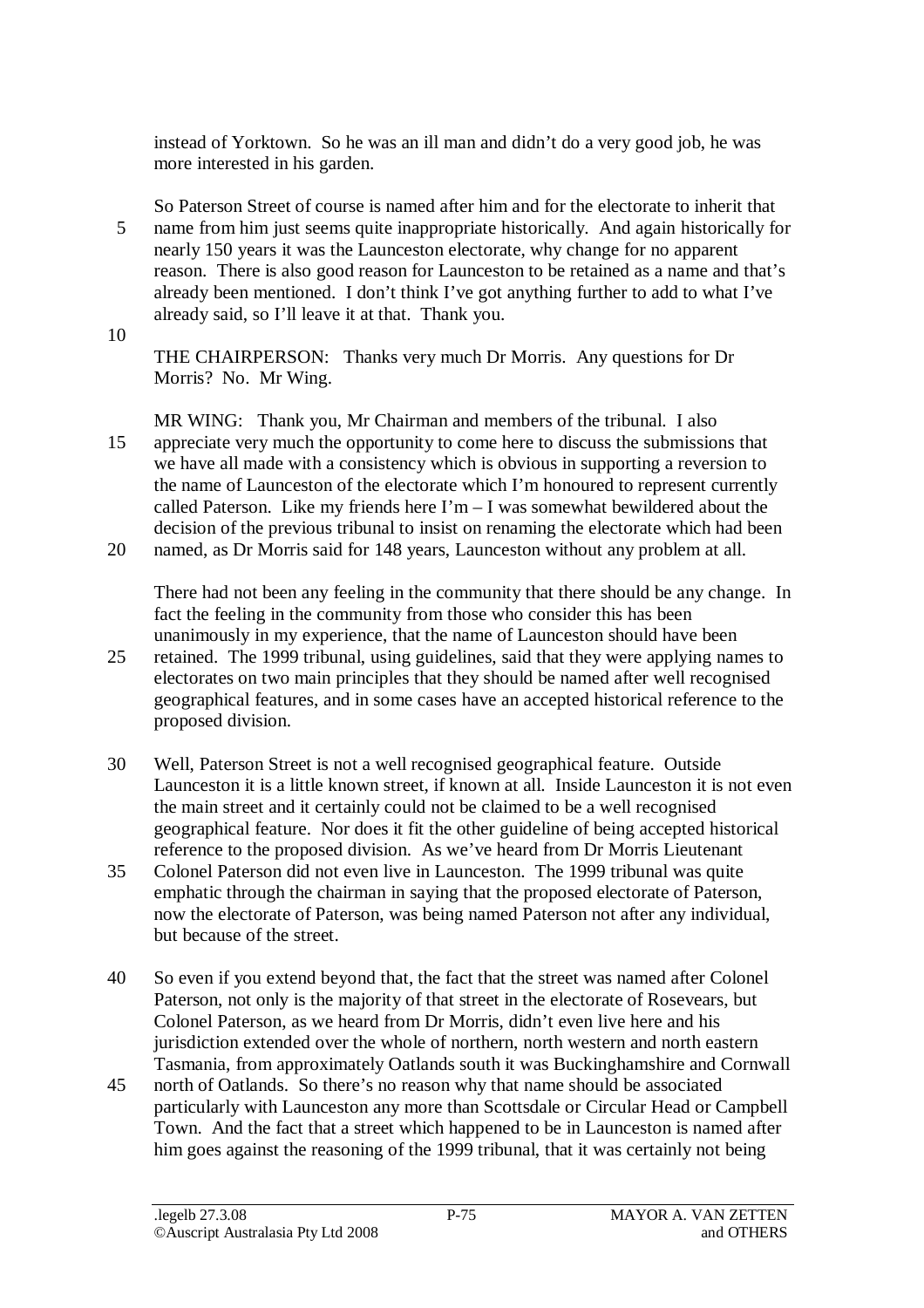named after an individual, but the street is named after the individual which doesn't have any particular historical significance to this precise area in which we are now any more than the other places that I've mentioned.

- 5 So it does not readily identify any area or any boundary. If you mention Paterson and say, "Where would the boundaries be of the electorate of Paterson in the Legislative Council of Tasmania?" I don't think anybody could on the basis of that snippet of information identify where it would be. But the name Launceston does. The electorate of Launceston, well, people would expect that to include the CBD and
- 10 those significant parts of Launceston. I must say after my electorate was renamed Paterson, I have used the name as sparingly as possible. I refused to have it on my correspondence for quite some considerable time.

In talking with the media I like to be known as an independent member of the 15 Legislative Council from Launceston. Probably fortunately throughout most of this period I was also president, so I was able to put that on the letterhead but not Paterson. And by choice I do not propose to continue as president beyond this year. And I'm really almost appealing to the tribunal to let me sign letters after June the member for Launceston, because I've been proud, for the 17-odd years before the

20 name was changed, to be known as the member for Launceston, named after the city in which I love to live. I'm very proud of that and I think it's a slight on our city to have been deprived of having at least one electorate named after the city, because that is common throughout Australia. I think Alice Springs is probably the only city that does not have at least one electorate named after it. And some cities have more 25 than one, and I've identified those in my submission.

I do not have similar pride in being known as the member for Paterson, named after a street. I think my electorate would be the only electorate in Australia and hopefully in the world that is named after a street. And I think I'll leave it at that and not go 30 into any further adjectives. But it was a serious step to deny this city, and also the city of Hobart from having an electorate named after them. As Mrs Smart has said, Hobart is the second-oldest city in Australia, Launceston is the third-oldest city in Australia and they each deserve to have an electorate named after them. In my

submission I said that if there were submissions to support the change of name of the 35 electorate of Wellington to Hobart , I would be supportive of that. I now know that the Hobart City Council and I think Mr Parkinson have made submissions to that effect, and I do support those.

It was very unusual that of the four Legislative Council electorates in the Hobart, 40 Mount Wellington area, the only one that the 1999 tribunal named Wellington was the one that had no part of Mount Wellington in it. The other three had part of Mount Wellington. The former electorate of Hobart had no part of Mount Wellington in it, the only one of four that didn't. It was the only one of four that was named Wellington. So that seemed illogical too. At least Mount Wellington is a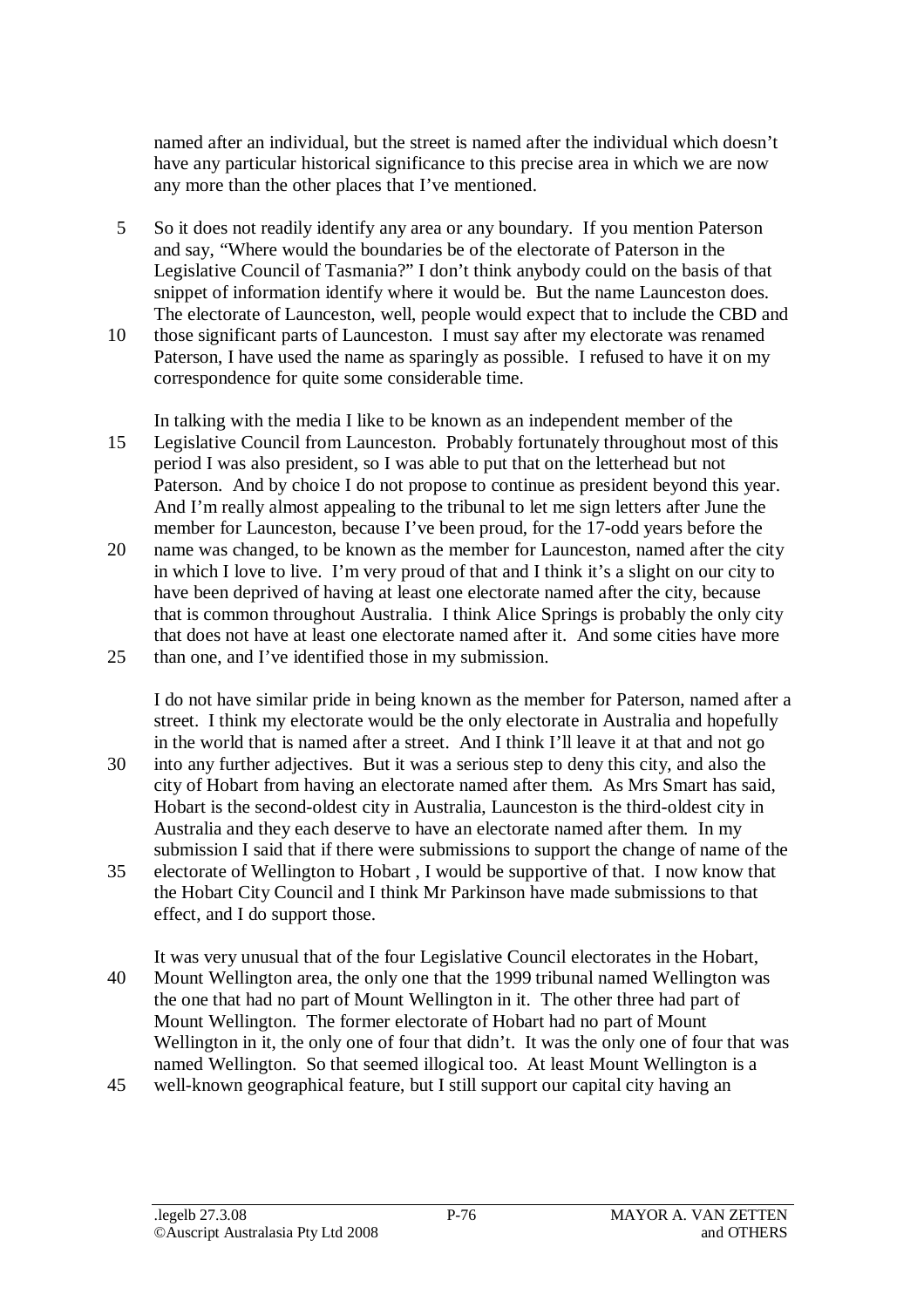electorate named after it. I believe it is deserving and appropriate, and it was longstanding as the case with this electorate, now named Paterson.

I've given some statistics on page 3 of my submission, showing that currently, as at 5 30 September 2007 and for the projected date of 30 September 2011, more than 70 per cent of the people in the electorate of Paterson live in the Launceston municipal area, and only, well, fewer than 7000 in each case, only slightly more than 6000 at the moment live in other areas. Now, that is, I think, solely the other areas are in the boundaries of the Meander municipal area. And that includes Blackstone Heights,

10 part of Prospect, Prospect Vale and Hadspen. None of those areas would be seen as, not desirous of competing with Launceston to have the electorate named after them. And Hadspen is the only township within the proposed new boundaries of the electorate of Paterson and I don't think anybody in Hadspen would be suggesting that the electorate should be named Hadspen, nor would anybody living in the other 15 areas suggest that it be Blackstone Heights, or Prospect, or Summerhill.

So unlike, say, the electorate of Montgomery which includes Ulverstone, Penguin, Burnie, where if you named Montgomery one of those, the other two towns would feel disadvantaged perhaps, there is no competing, no competition in terms of towns

- 20 or areas for another area to be named instead of Launceston. Now, I was very encouraged to read in the committee's reasons, the 2007-2008 redistribution committee's reasons on page 12 referring to the proposed change of boundaries to take out of the electorate of Paterson those areas in the northern midlands area, that would be Devon Hills and the Launceston airport. The committee commented on
- 25 page 4, that that consolidated Paterson as a metropolitan division centred on Launceston's CBD and southern suburbs. And I think that I a very relevant, appropriate comment because Paterson now will become more of an urban electorate centred on Launceston CBD and southern suburbs.
- 30 Now, I have made reference on page 4, to cities, Australian cities which have their name used more than once in the naming of electoral boundaries. And I won't read all through but Ballarat, for example, has a House of Representatives seat named after it. It also, in the Victorian Legislative Council and the Legislative Assembly have electorates named Ballarat East and Ballarat West. Bendigo has a House of
- 35 Representatives seat named after it. In the Victorian Legislative Assembly Bendigo East and Bendigo West. Geelong is the name of an electorate in both the Victorian Legislative Council and the Legislative Assembly, and I've given many other examples of that. And unfortunately neither Hobart nor Launceston currently have even one electorate named after them.
- 40

The – on page 5 I've given details of the number of organisations and facilities named Launceston. It's widespread. I've included Launceston Country Club Casino. It's so named in the Launceston telephone directory, but I think it has been officially renamed Country Club Tasmania, so I just mention that. But it's still fairly

45 widely known as the Launceston Country Club Casino. I support the submissions and the comments made by my friends here today, and also the Launceston Chamber of Commerce.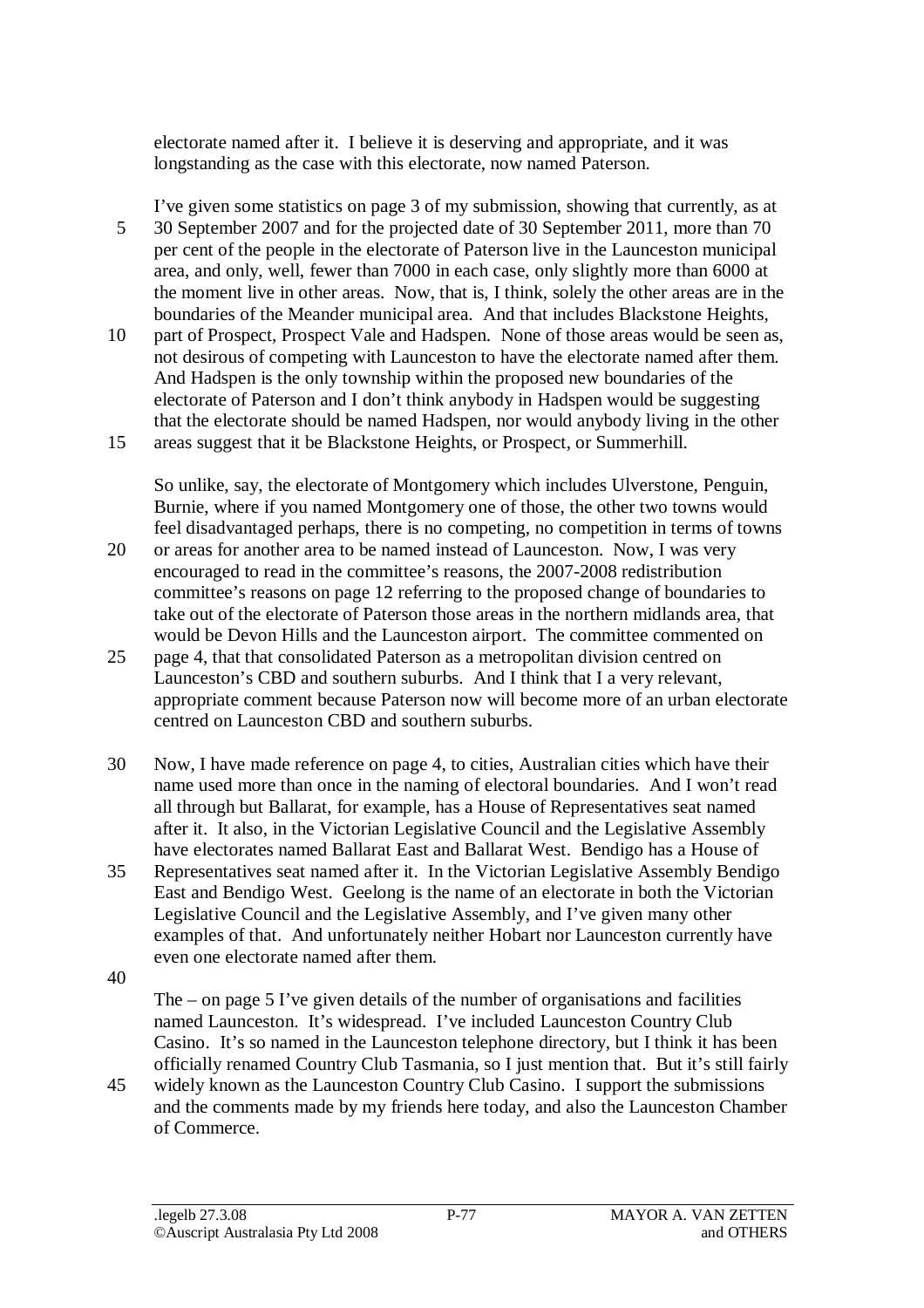Now, the attitudes and the points made in these submissions have been made consistently by the same organisations and individuals since the suggestion was first made in 1998 that the name of the electorate of Launceston be changed to Paterson. There is a consistency from leading citizens, from the City Council, from the

- 5 Launceston Chamber of Commerce. And I must say in discussions that I've had about this issue, everybody to whom I've spoken or who've spoken to me since it was first mooted that there be a change of name have, to a person, been opposed to the name of Paterson and have been supportive of the name of Launceston.
- 10 There was a fair amount of incredulity expressed initially and that has continued about the proposal and then the decision to change the name to Launceston. And I have not found anybody who has supported that. I have not – and everybody who has discussed that with me has been supportive and quite strongly supportive of Launceston being the appropriate name. Now, I want to refer to the names of a
- 15 number of former members of the Legislative Council who have represented one of the three electorates based around this city and their views. With the electorate of Paterson formerly Launceston, the only other surviving former representative is Mr Ray Shipp. He was the member for Launceston until 1982 for approximately 12 years. He is now a member of the Launceston City Council. As you've heard from
- 20 our mayor, the Launceston City Council was unanimously and strongly in favour of the name being Launceston and not Paterson, and I know that Mr Shipp is very strongly of that view, having been the former member for Launceston.

With the seat of Rosevears, formerly Cornwall, you've heard from Mr Kerry Finch 25 this morning I think and I think you raised the subject with him. You know his views strongly in favour of the electorate being named Launceston. Mr Robin McKendrick, Alderman Robin McKendrick, a member of the Launceston City Council is one of those who unanimously supported the submission made by the mayor. Mr Ray Bailey, a former member for Cornwall and then Rosevears, and Mr

- 30 George Brooks, former member for Westmoreland, now Windermere, made a joint submission with me to the 1998-99 tribunal about boundaries and names. And the three of us made a joint strong submission including the submission that the electorate now known at Paterson should be called Launceston. Mr Darrell Chellis is a former member for Westmoreland. He has authorised me to say that he strongly
- 35 favours the name Launceston, and Alderman Ivan Dean, MLC also is one of the aldermen who unanimously supported that.

The only surviving former member of any of those electorates that I've not been able to speak with about this is Sir Geoffrey Foote. I attempted to phone him this

- 40 morning but he wasn't answering. I know him well, as Dr Morris does, and I feel I know what he would think about that, but I haven't been able to speak with him so I can't quote him. So the name Launceston has its stamp impressed widely in and over the whole of the area of the electorate now known at Paterson to the extent, as I've said in my submission, that the most logical and appropriate name for this
- 45 division is Launceston. And I believe the most logical and appropriate name for the electorate of Wellington, with no part of it in Mount Wellington, even I think, with the proposed redistribution of some of the boundaries, is Hobart, and I commend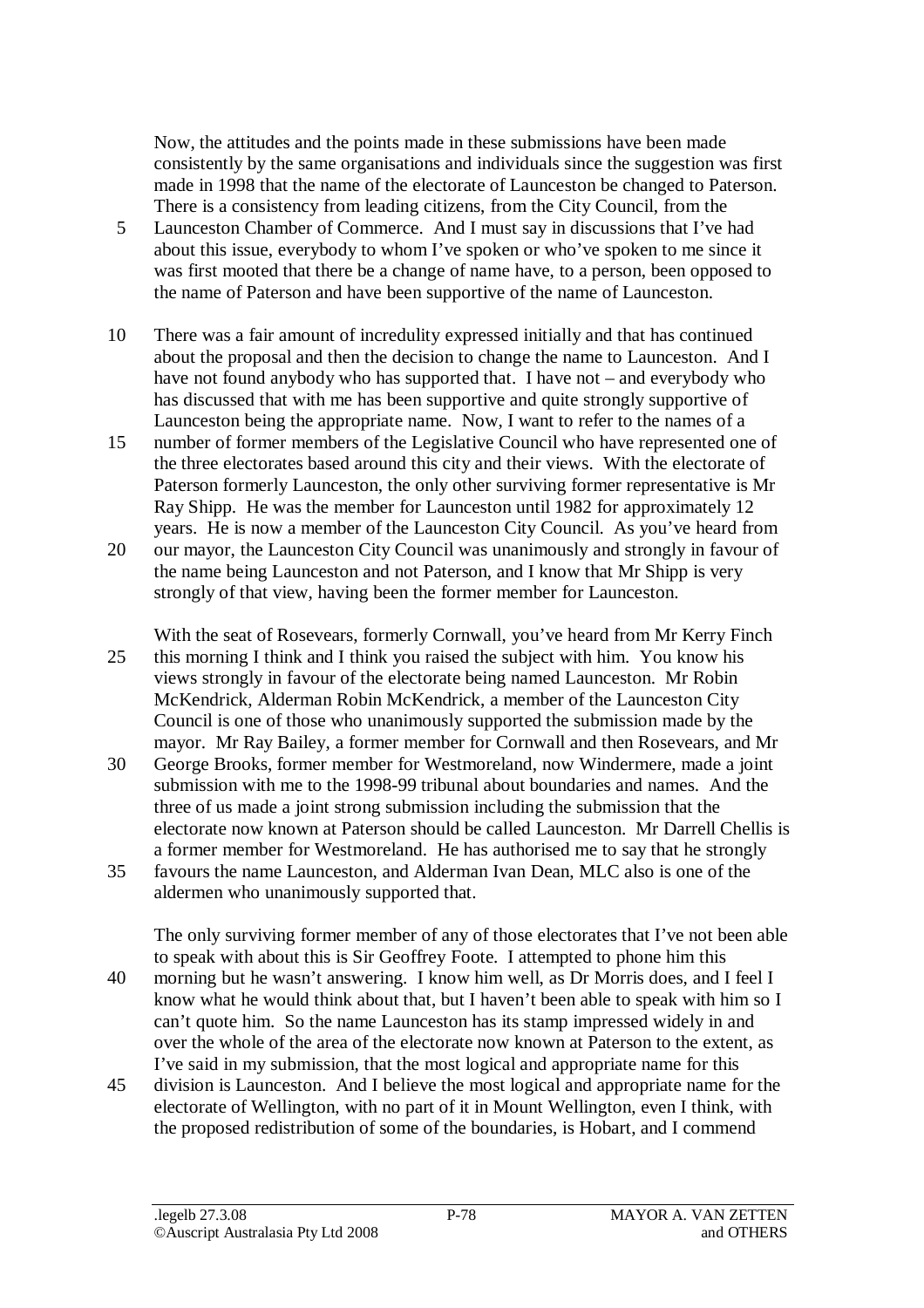those ideas to you and your colleagues, Mr Chairman. And thank you for the opportunity of being able to do that.

THE CHAIRPERSON: Thanks very much, Mr Wing. This is a differently 5 constituted tribunal from the 1998-99 one and we've been - - -

MR WING: I'm very pleased to know that.

MR TAYLOR: We hate it.

10

THE CHAIRPERSON: We've looked at the published reasons for the tribunal's view about these issues. It seems to me that the central point is the one that Cassie put to the mayor, and I'd be interested in your comments as to whether or not it is a sensible principle to seek to differentiate between the names of electorates and the

- 15 names of local government areas for all the reasons of avoiding confusion and separate identities and all of those sorts of things. If that principle is to be accepted, then I hear you as saying that, even if you accept that principle, the name Paterson is inappropriate for this area, and the name Wellington is inappropriate for Hobart. But is this an issue where we ought to be looking for different names from both
- 20 Wellington and Paterson, but not reverting to the name of the local government area that applies to those locations.

MR WING: Thank you for the opportunity of commenting of that, Mr Chairman. I'd refer to the, first of all, to the practice in other parts of Australia. I haven't been 25 able to check this out, but I refer to the electorate of Brisbane in the House of Representatives. Brisbane has a population exceeding that of Tasmania, and an annual budge, I think, still exceeding that of Tasmania.

- So that seat of Brisbane, I assume, would not cover, well, certainly not cover the 30 whole of Brisbane, and it would cover a smaller percentage of the population of Brisbane, I would expect, than the percentage of people living in the Launceston boundaries in the electorate of Paterson, over 70 per cent. I doubt if the people outside the boundaries of the Federal Electorate of Brisbane would feel disadvantaged, or if there would be any greater confusion than might exist among
- 35 electors concerning which boundaries they live in anywhere in Tasmania. I think if you took a poll of Tasmanians and asked in which electorate boundary do they live, there would be not a lot of people who would be able to readily identify the electoral **boundaries**
- 40 But in practical terms, I don't think that causes any confusion because I do know that from the discussion I had with Mr Finch, that he had explained to you the practice that we have here in Launceston. If people phone any of the three local members and we usually ask, where do you live, and then if they're not in our boundaries we explain that they are in another member's boundary and it's our convention that we
- 45 don't transgress or trespass into another member's boundaries, and we refer them to the other member.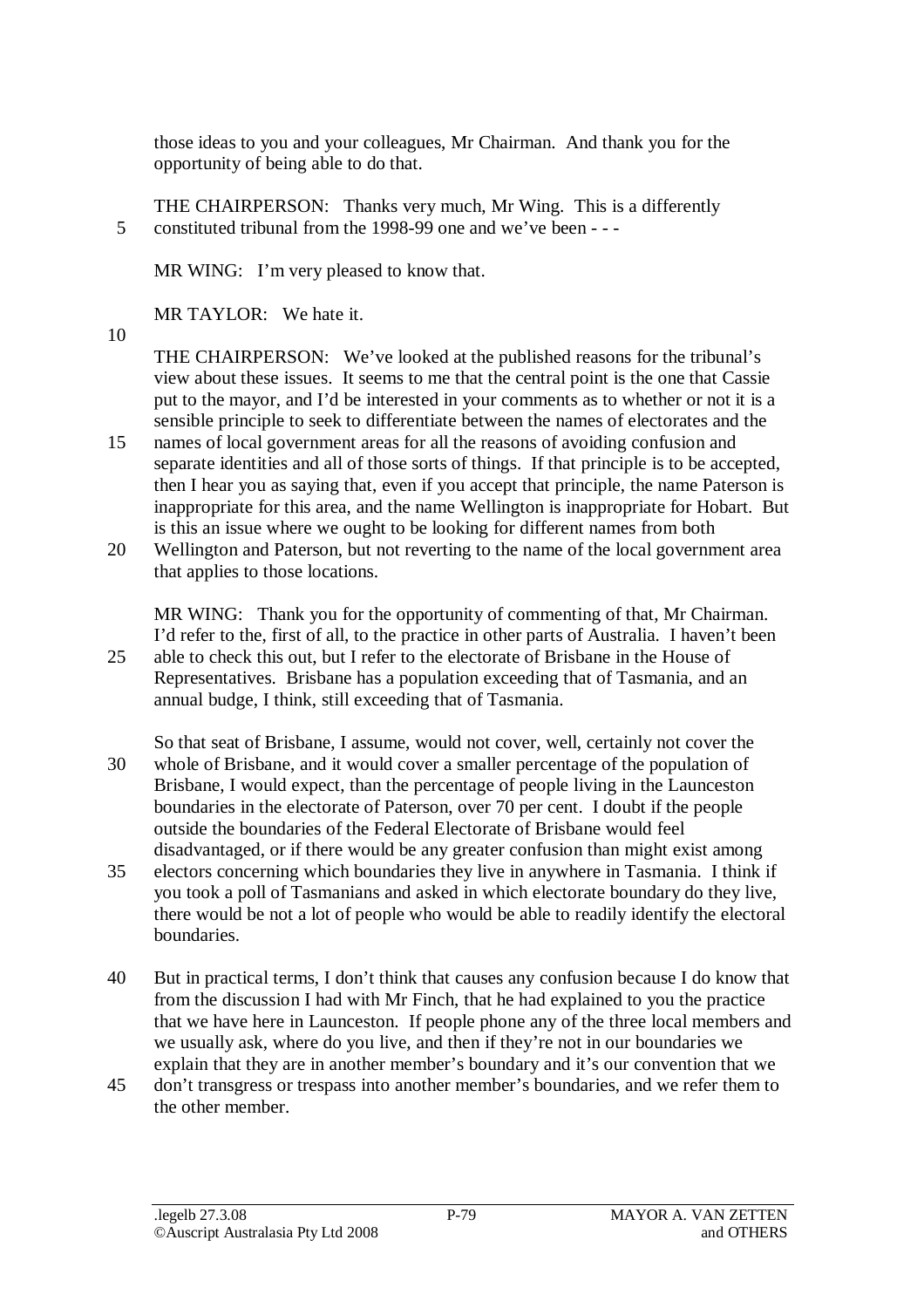So I agree with the mayor, I don't think there's any particular problem there over and above the problem that the people in Hobart might have in deciding where their boundaries are. Take the electorate of Derwent. I mean people at Derwent Bridge, I don't think that they would feel that they should – that their electorate should be

- 5 called Derwent. The Derwent River covers a very large area of the electorate of Derwent. I don't think that causes any more confusion than people might have in any event about in which electorate they live.
- And for 148 years it could be tested and I'm not aware of anybody who saw that as a 10 problem. I don't think there was any evidence to the previous tribunal that that was a problem. I don't think there was any evidence available that that is a problem over and above any problems that people might have in understanding where they are. If they live in Campbell Town, which Legislative Council electorate they're in than if they live in any other part of Tasmania.
- 15

THE CHAIRPERSON: Yes, I'm putting to you, I guess, the principle that there are some people who live and who identify themselves as residents of Launceston City Council, but who are not within the boundaries of the Paterson electorate. Are they not going to be confused if they see advertising for periodic election for an electorate 20 named Launceston. Are they not going to think I ought to be voting in this?

MR WING: At election time, I think the electoral office would be aware too that people all over the place are confused where they are. I mean I've heard people phoning me when there's an election for Westmoreland, to see whether they're in the

- 25 electorate of Westmoreland, or if they're in another electorate. Some people are confused anyway, but I don't think the naming of the electorate has even been a reason for that, or that that constitutes any problem.
- MR VAN ZETTEN: I think that issue is there now because people don't know 30 whether they are in Paterson or Windermere anyway, some of them, depends where the boundary line is.

THE CHAIRPERSON: Sure.

- 35 MR VAN ZETTEN: They've still got to find out, so I still think that issue is there. I don't think it will change the issue. I think it'll be easier. Seventy per cent will be in the one. If you make that 100, that's fine, we'll accept that, but 70 per cent would all be in Launceston, will be in Launceston.
- 40 MR MURPHY: Can I just clarify that? It's not quite that way. The way it's presented, the numbers are correct, but I mean the ratepayers are distributed across Apsley, Rosevears and Windermere and in fact they've got 2000 in Apsley and 8000 in Rosevears roughly, and 18,000 in Windermere, with the 17,000 in Paterson. So they're all Launceston ratepayers and they're the people we'd be worried about 45 outside Paterson, other than the 17,000 that are in Paterson.
	- MR WING: I don't think there's any historical evidence that that's ever been a problem in the 148 years, as I say, any more than the problem that exists all over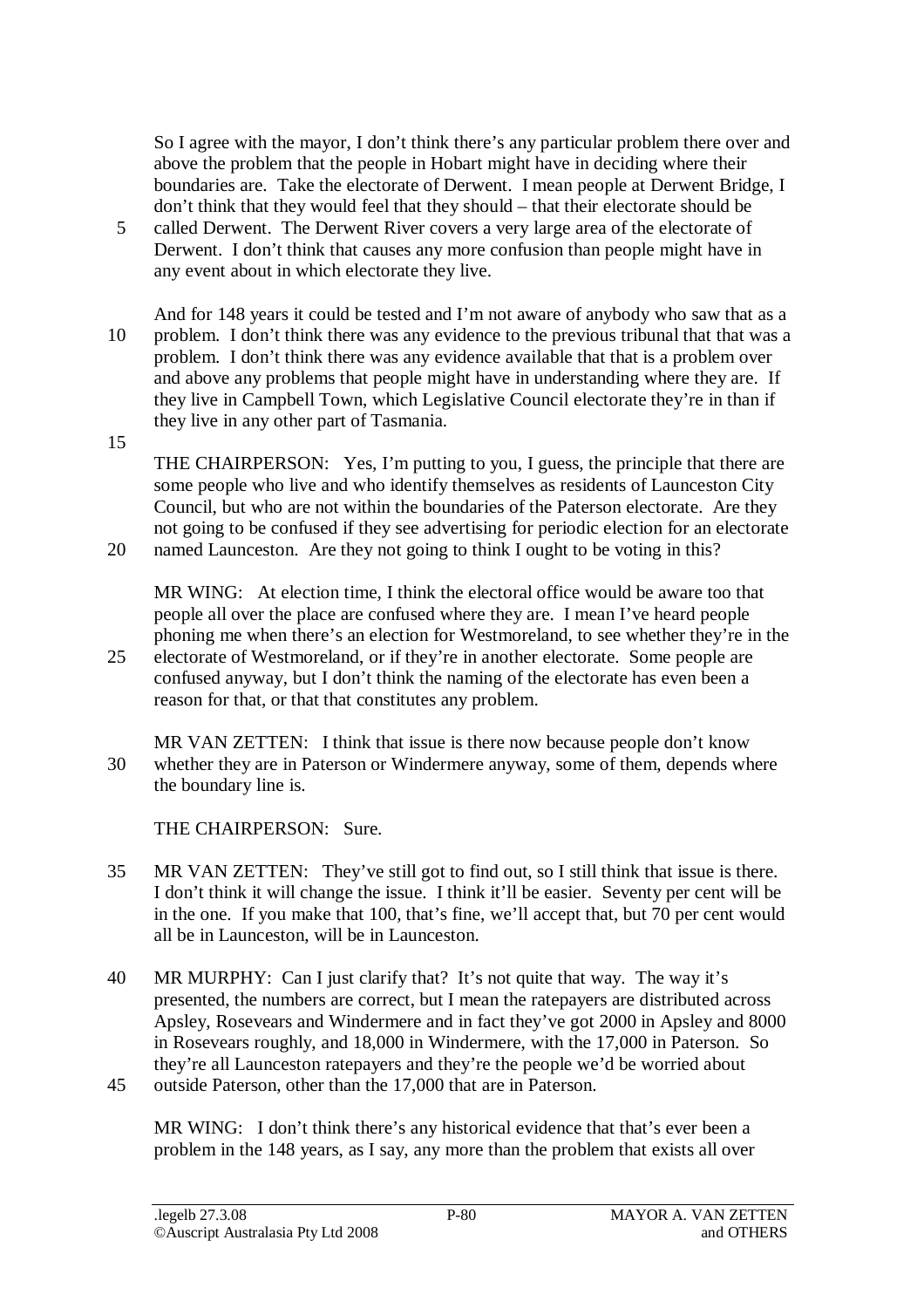Tasmania with the Legislative Council electoral boundaries, and people not being sure in which boundary they live. So I don't think the naming aggravates that and hasn't aggravated. In the 17 years I was a member for Launceston that wasn't any greater problem than in any other electorate. But if we look at the national practice

- 5 with Brisbane, for example, Adelaide, there's a House of Representative seat of Adelaide. Now, that wouldn't incorporate everybody in Adelaide. I mean I can't give you statistics about that, but obviously knowing the hundreds of thousands of people who live in Adelaide, the majority of Adelaide would be outside the electorate of Adelaide.
- 10

So I mean if that had been a problem, that name would have been changed a long time ago. If it had been a problem in Brisbane that would have been changed too. And I suspect that in a number of other cases, the city, Bendigo in the House of Representatives, that may well be, I'm not sure, but certainly Brisbane and Adelaide

- 15 are examples of that same situation existing as would exist here if Paterson reverts to Launceston. I don't see that as a problem. I don't see that on balance anyway, even there is some evidence that we're not aware of that that increases the problem of people not being certain in which electorates they live in. But that does not carry sufficient weight to counter balance the strength of the reasons in favour of calling
- 20 Paterson Launceston. The reasons in favour of that, I want to suggest, strongly outweigh any possible reasons on that basis against it.

THE CHAIRPERSON: So I'm correctly interpreting that you don't have a second option?

25

MR WING: No, no.

THE CHAIRPERSON: Okay.

- 30 MRS SMART: Mr Chairman, could I just comment on that last point? The municipal area of Brisbane incorporates five other electoral divisions, but the electoral division which is called Brisbane incorporates the CBD, and I think that's important, that although there are five electoral divisions within the municipal area of Brisbane, it's the electoral division which incorporates the CBD which is actually
- 35 called Brisbane. And I think that's also the case with Adelaide. So I take up Mr Wing's point here, that I think that there won't be confusion caused, and there certainly wasn't in the 148 years, and I think the people of Launceston will be no more confused than they are now.
- 40 MR MURPHY: I'm just wondering if there was a closer alignment of the Launceston municipal boundaries earlier.

MR WING: No, there was less, there was less. Because when I was first elected my electorate took in Riverside, which was in the Beaconsfield Municipality, now West

45 Tamar it's called. It took in Blackstone Heights which was in the Westbury Municipality then, now Meander Valley. It took in Youngtown and Kings Meadows which was in the St Leonards Municipality, and it took in some of Launceston. In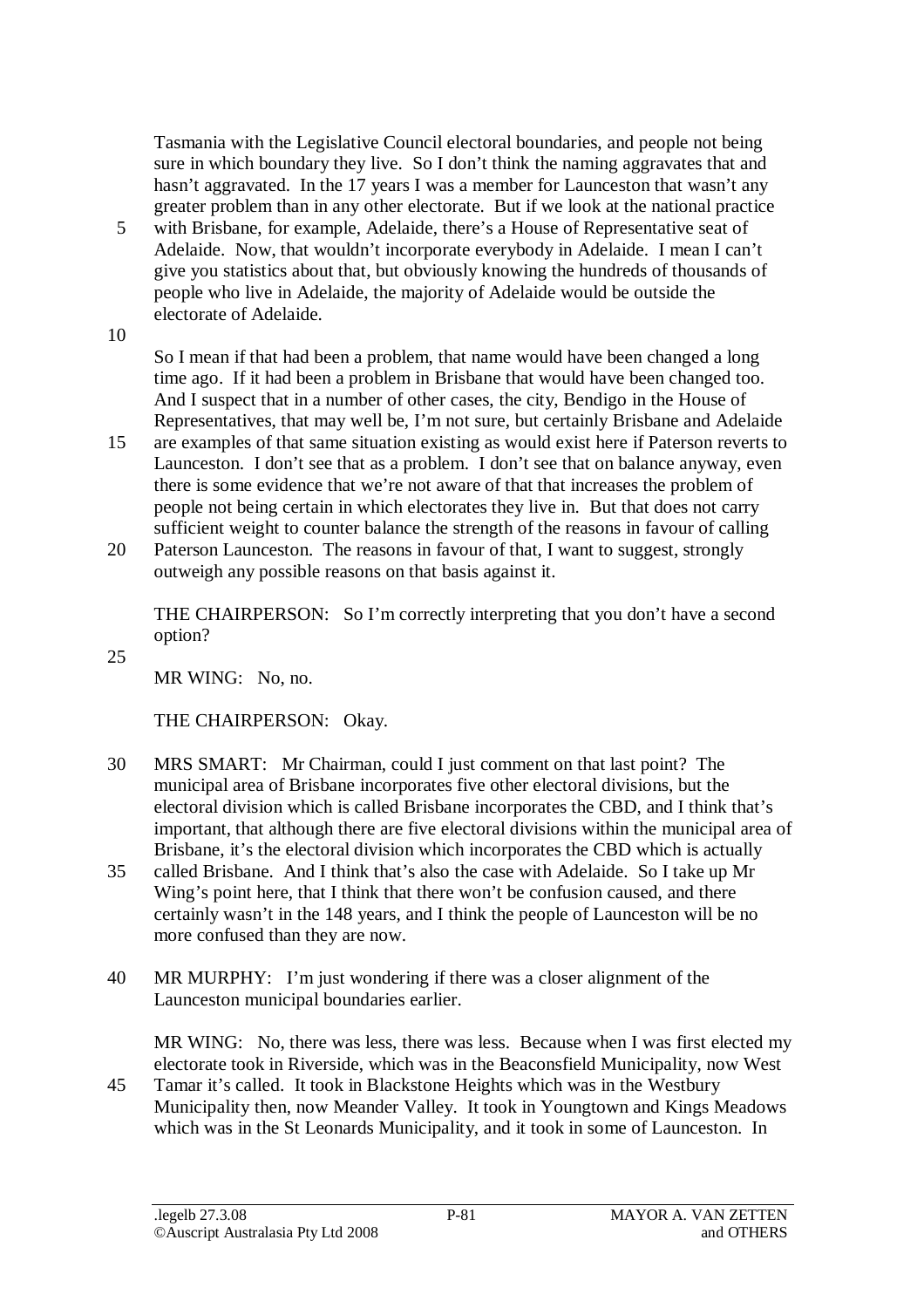fact in those days probably the minority of electors lived in the Launceston boundary, but I'm not sure about that.

## THE CHAIRPERSON: Okay, yes.

MR WING: But there were four municipal areas and it was known as Launceston and there was no problem. I mean if there had been a problem we would have known about it.

10 THE CHAIRPERSON: 148 years.

MR WING: Yes, that's right. The Electoral Commission would have known about it. People would have been complaining. But there wasn't. So now, there are only two municipal areas. There is Launceston municipal area. There is the Meander

- 15 Valley municipal area, and as the 2008 redistribution committee said, the fact that the areas in the northern Midlands are taken out, now consolidates Paterson as a metropolitan division centred on Launceston CBD and southern suburbs. I'm grateful to Mrs Smart for what she has just said. I think that's very relevant. I don't think there is any possible name that could more appropriately identify the situation
- 20 and the location of the electorate of Paterson than Launceston, centred on the CBD and that's a very good point Mr Smart has made, that Brisbane and Adelaide electorates being named after those cities appropriately because those electorates so named centre on the CBD in each case.
- 25 THE CHAIRPERSON: Almost treating the CBD as a geographic feature.

MR WING: Yes, that's right.

MR VAN ZETTEN: A lot more sense than Paterson.

30

5

MRS SMART: Street.

MR TAYLOR: Well, the name Paterson and whatever reason.

- 35 MR WING: I don't think there is any feature that better identifies the electorate now known as Paterson by way of well-recognised geographical features than the name Launceston.
- THE CHAIRPERSON: Okay, thank you for that. Is there any more questions that 40 anybody has for Mr Wing or others of the panel assembled? Thank you all very much for taking the time and effort, as I said at the start, both for making submission and to attend this morning. We appreciate very much you doing that, and as I said, the task before us is to publish a further proposal once we've considered the matters that have been put to us. And we will aim to do that on 12 April, although forgive us
- 45 if it's not quite on that date.

MR VAN ZETTEN: Thank you for the opportunity and I'm looking forward to it coming out on 12 April.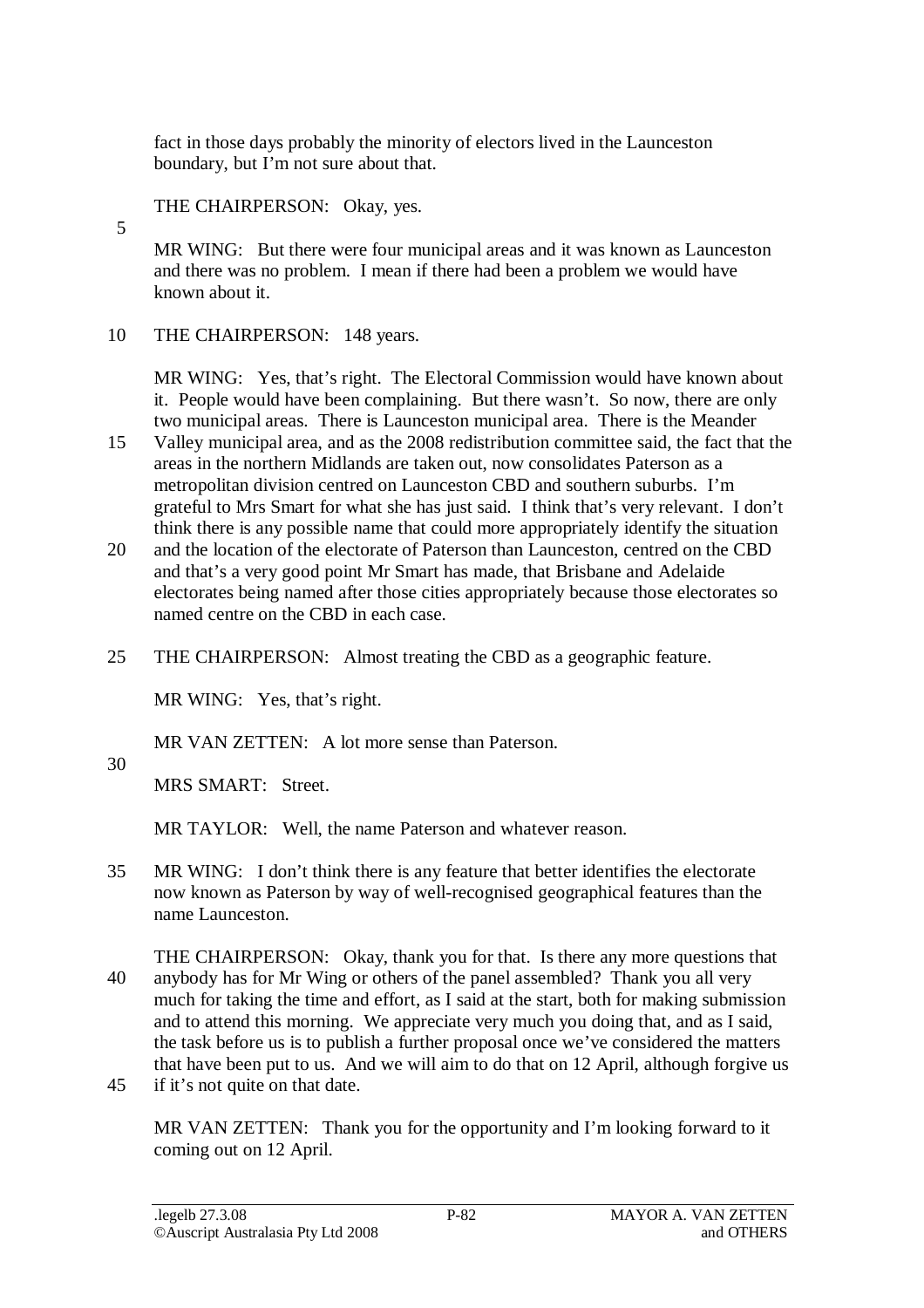## **<THE WITNESSES WITHDREW**

## **MATTER ADJOURNED at 11.51 am INDEFINITELY**